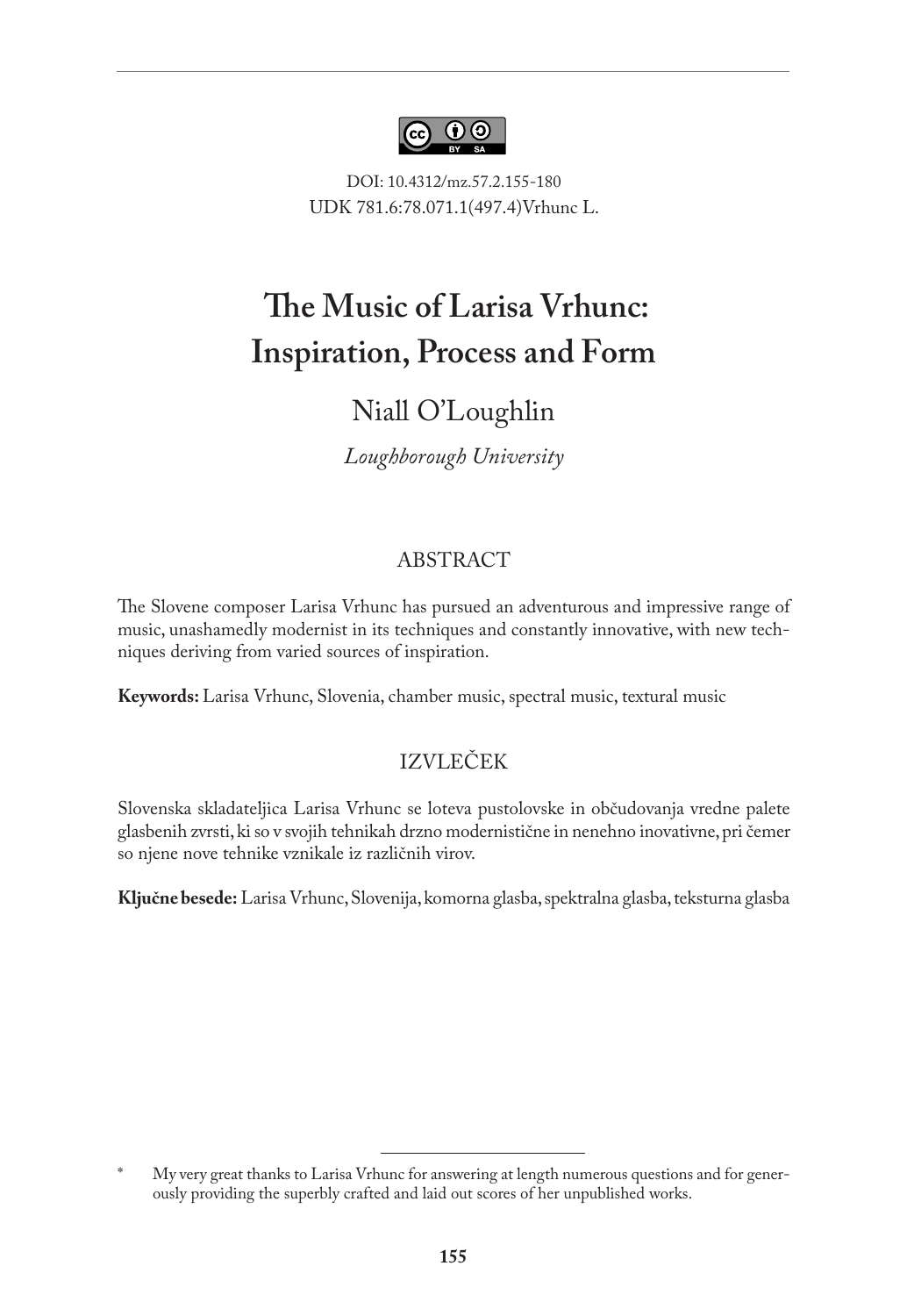The composer Larisa Vrhunc (*b*1967) is one of a small number of Slovene composers, mostly born in the 1960s, who have created an adventurous and impressive range of music, unashamedly modernist in its techniques and always with something new or interesting to say.1 Not only that, but there is now an increasing awareness, among those familiar with the latest compositions, of the subtle and intriguing methods that support the vividly sonic character of her music. These techniques vary in detail from work to work, but always indicate a single-minded approach to carry the music from inspiration through to the completed composition in a completely convincing manner.

Vrhunc pursued her early studies from 1990 at the Ljubljana Academy of Music with musical education in 1990 and then composition in 1993 with the relatively unknown composer Marijan Gabrijelčič (1940–1998), who guided her composition work effectively, but in a rather unorthodox fashion. The composer elaborates on the situation:

*Because he had personal problems at the time he was teaching me, I wasted a lot of hours, and most of the time we talked about other things than my pieces. He told me about his view of the world, brought various books, either theoretical (even in Polish, which I do not know, but said I would find out myself ) or fiction. I remember particularly Hesse's* Peter Camenzind*.* 2  *For the most part, he didn't tell me what I was supposed to learn from these books, so I asked myself this question even more intensely. He also recommended some pieces to me, sometimes lending me scores if he had them. Scores of more modern works were a rarity at the time, as the library was rather poorly stocked and unorganized, and there was no internet yet.*<sup>3</sup>

During the same years she was attracting attention with awards and prizes: in 1991 a student Prešeren award for two songs was followed in 1994 with an award for an organ piece. In 1995 came another award from Amiens and the following year one from Geneva, and in 1997 one from the Netherlands, for the choral work *O*–*A*. Visits abroad in the years 1998–2002 added to her exposure to the broader European contemporary music scene.

<sup>1</sup> Even in 2009, Vrhunc was clearly one of a small number of composers who were extending the scope and character of new Slovene music into the twenty-first century. Niall O'Loughlin, "Slovene Music in the later 20th and early 21st centuries: An External Perspective," *[Muzikološki](http://cobiss6.izum.si/scripts/cobiss?ukaz=DISP&id=1640038881926745&rec=-16404226&sid=1&fmt=11)  zbornik* [45, no. 1 \(2009\): 5–16;](http://cobiss6.izum.si/scripts/cobiss?ukaz=DISP&id=1640038881926745&rec=-16404226&sid=1&fmt=11) Niall O'Loughlin, "The Recent Development of the Slovene Avant-Garde," in *Slovenski glasbeni dnevi – 30 let Glasbe / Slovenian Music Days – 30 Years of Music*, ed. Primož Kuret (Ljubljana: Festival, 2016), 77–91.

<sup>2</sup> This novel is particularly relevant to the composer's own position. In the book the main character is searching for a spiritual personal identity possibly by means of his art.

<sup>3</sup> Larisa Vrhunc, personal communication with author, April 14, 2021.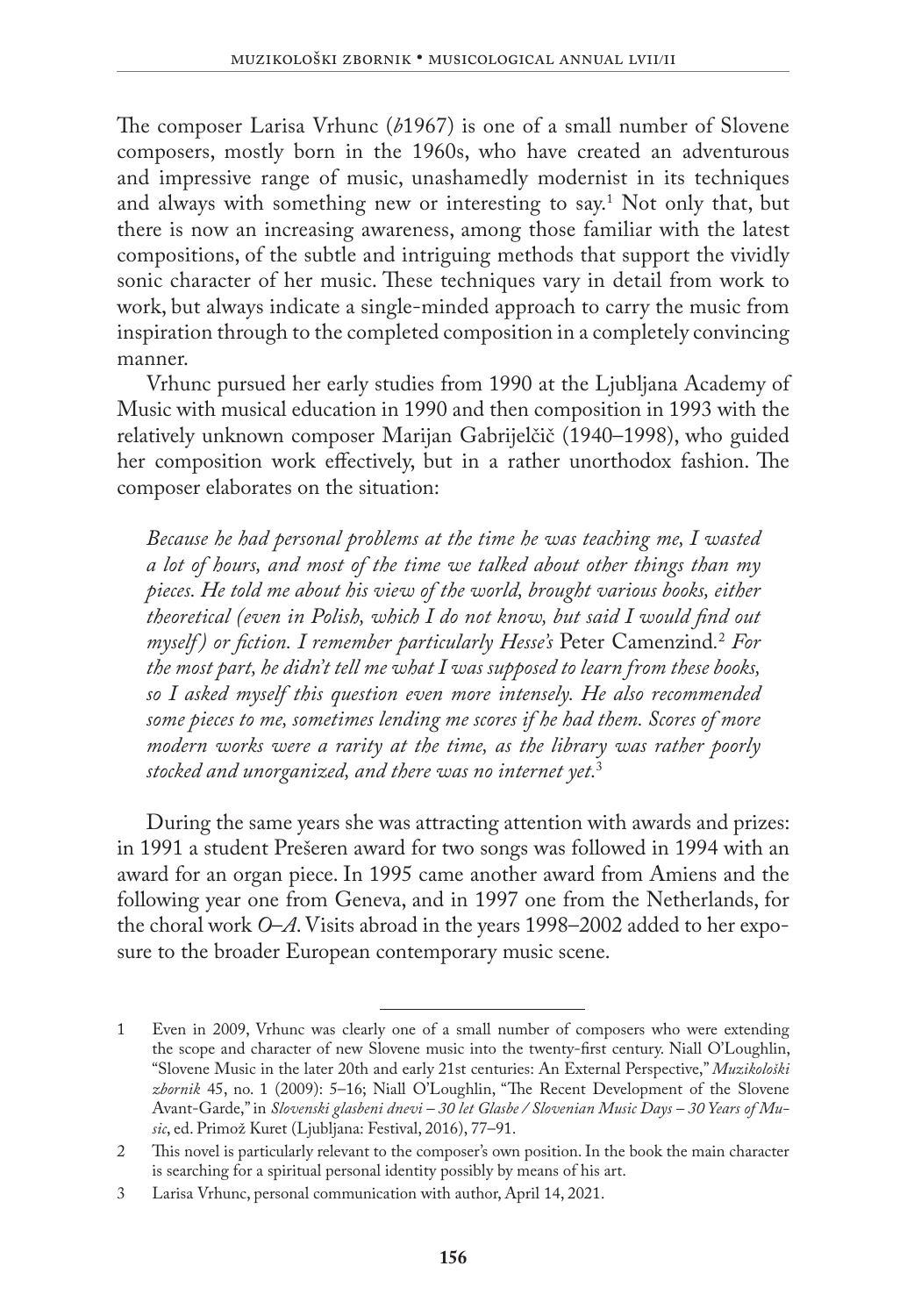## **From Tradition to Innovation**

This was a period of working from tradition, but always moving forward to innovation. The processes employed in this compositional adventure were varied, but applied with great care and sensitivity. This was a time of controlled experimentation, but the results were never haphazard or random. Received music was often used, but treated not in a traditional way, rather as a source of inspiration. One of the traditional methods is using pre-existing music as the basis of a new work. For example, the techniques of the *cantus firmus* with the superimposition of new melodies above and below Gregorian and other chants was so imbedded in the musical minds of composers such as Pérotin, Léonin and Machaut that they thought of virtually no other way of creating their sacred music. The techniques of the cantus firmus dominated the composition of sacred music throughout the Renaissance in the music of such composers as Dufay, Ockeghem, Josquin, Obrecht and many others.4 While different methods were embraced by composers of the Baroque, Classical and Romantic periods, the idea of reusing or reworking music that had already been composed was frequently encountered in large numbers of works in numerous ingenious ways. In the twentieth and twenty-first centuries the techniques of re-use have blossomed.

In this context we can see two early works by Vrhunc that fit into this pattern and show an imaginative exploration of the implications of the originals. All through the twentieth century and across many countries of Europe, folk song was thought to give music the character of that country. Larisa Vrhunc's *Dve ljudski temi* (*Two Folk Themes*) for violin and piano provides a good insight into the techniques of extending original folk songs into something much more substantial and, of course, different. Because of the complexity which the composer has developed from the original, the music itself becomes a highly sophisticated new composition, almost like, but a great development from the traditional "variations on a theme." Another important point is the fact that, although this work would not appear to be an important one in the composer's output, it shows how newer techniques could be tried out, for example, note-clusters, arpeggio triplet groupings, even a very free "cadenza," and then preserved for future use. A further point is the way that the original melody is modified, increasingly fundamentally, each time it is repeated, while the contributions of the respective instruments are not necessarily synchronised around the reappearances of the folk melody.

The first piece is developed from the song "Gora štorkelj" ("Stork Mountain"), whose melody uses two arch-shaped phrases (F major with a flattened 7th) including a slow, drawn-out descent back to the opening pitch.

<sup>4</sup> The technique is covered in detail by Edgar H. Sparks, *Cantus Firmus in Mass and Motet* (Berkeley and Los Angeles: University of California Press, 1963).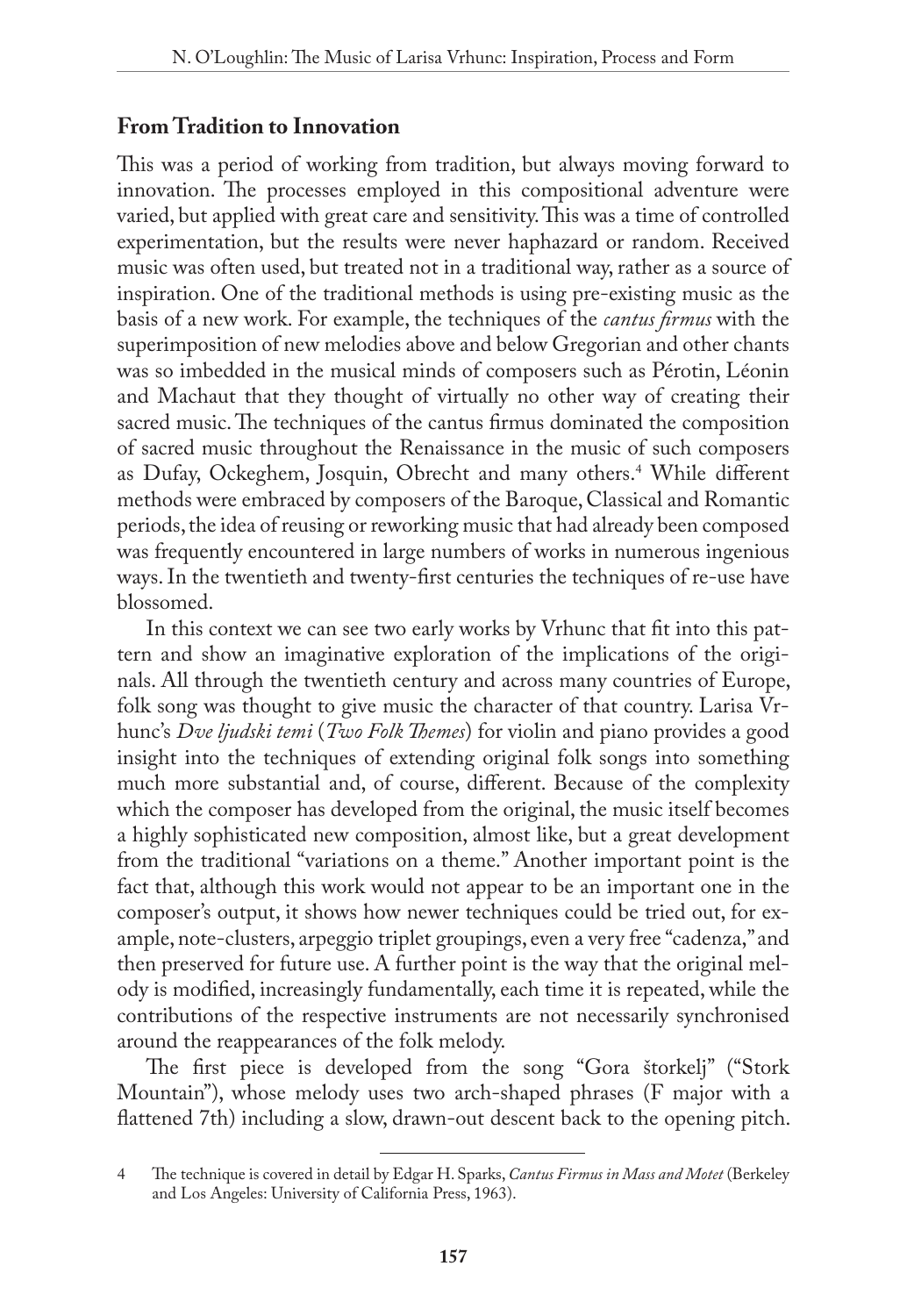The added parts, variations, counterpoints, and modifications then take the music a long way from the originals. First, note-by-note clusters are built up from a C sharp played *pianissimo*, are irregularly spaced out and are then placed against repeated triplet arpeggios. Harmonies are built up from clusters with clashes between violin and piano. Hints of A flat major carry the second part of the theme in the bass. Gradually the texture is pulled apart by the sharing of the notes of the theme, with a cadenza in which the violin releases the pentup energy in the only loud passage of the piece. The final statement returns the melody to the violin with parallel sliding added-note harmonies. At every stage the listener is led by the work's continuity, but all the time surprised by the outcome. To call this a theme and variations, while strictly true, completely hides the subtlety, variety, and imagination of the piece.

The second piece begins as if it is going to be simpler; the folksong "Enkrat je vsega kon'c" ("Some day everything's over") uses simple (almost) repetitive phrases in the piano which anticipate some of those of the original song. The work is built up with a series of developing motives constantly infiltrated into the texture, with triadic harmonies, not always in root position, which move up or down chromatically. As in the first piece the violin erupts in a cadenza of great fantasy. This was not the normal treatment of folksong in Slovenia at the time, which generally kept to a modest style.<sup>5</sup>

Also using part of her Slovene heritage as an inspiration for another work, *À Kogoj* takes as its starting point a selection from Kogoj's amazing collection of 22 miniature piano pieces called *Malenkosti* (*Bagatelles*). Kogoj's original pieces were studied in depth by Ivan Klemenčič<sup>6</sup> who noted their strange and homophonic quality. To simplify his arguments, one notes that various counterpoints are added to the mainly harmonic ones in a way that shows that he is moving away from a romantic idiom to something more abstract. Of Kogoj's 22 pieces Larisa Vrhunc uses six, one for each of the five movements of her piece except for the third which derives its materials from two of the originals. The piano is silent in the fourth. The whole is set for violin, cello and piano. The originals themselves are surprising in their character, even taking into account the startling opera *Črne maske* (*Black Masks*) of 1927. Kogoj in the 1990s was still seen as an amazingly advanced composer and his influence is still felt in the musical community today.

<sup>5</sup> Some of the normally encountered treatments of folksong in Slovene art music can be found in my paper: Niall O'Loughlin, "Slovenian Crosscurrents with Folk Music," in *[Ljudska in umetna](http://cobiss4.izum.si/scripts/cobiss?ukaz=DISP&id=1725156149602950&rec=-16428544&sid=1&fmt=11)  [glasba v 20. stoletju v Evropi / Volks- und Kunstmusik im 20. Jahrhundert in Europa](http://cobiss4.izum.si/scripts/cobiss?ukaz=DISP&id=1725156149602950&rec=-16428544&sid=1&fmt=11)*, ed. Primož [Kuret \(Ljubljana: Festival, 1990\), 80–86.](http://cobiss4.izum.si/scripts/cobiss?ukaz=DISP&id=1725156149602950&rec=-16428544&sid=1&fmt=11)

<sup>6</sup> Detailed analytical studies of melodic and harmonic aspects of Kogoj's piano music can be found in Ivan Klemenčič, "Melodika v klavirskih skladbah Marija Kogoja," *Muzikološki zbornik* 9 (1973): 68–86, and Ivan Klemenčič, *Kompozicijski stavek v klavirskih skladbah Marija Kogoja* (Ljubljana, Slovenska akademija znanosti in umetnosti, 1976).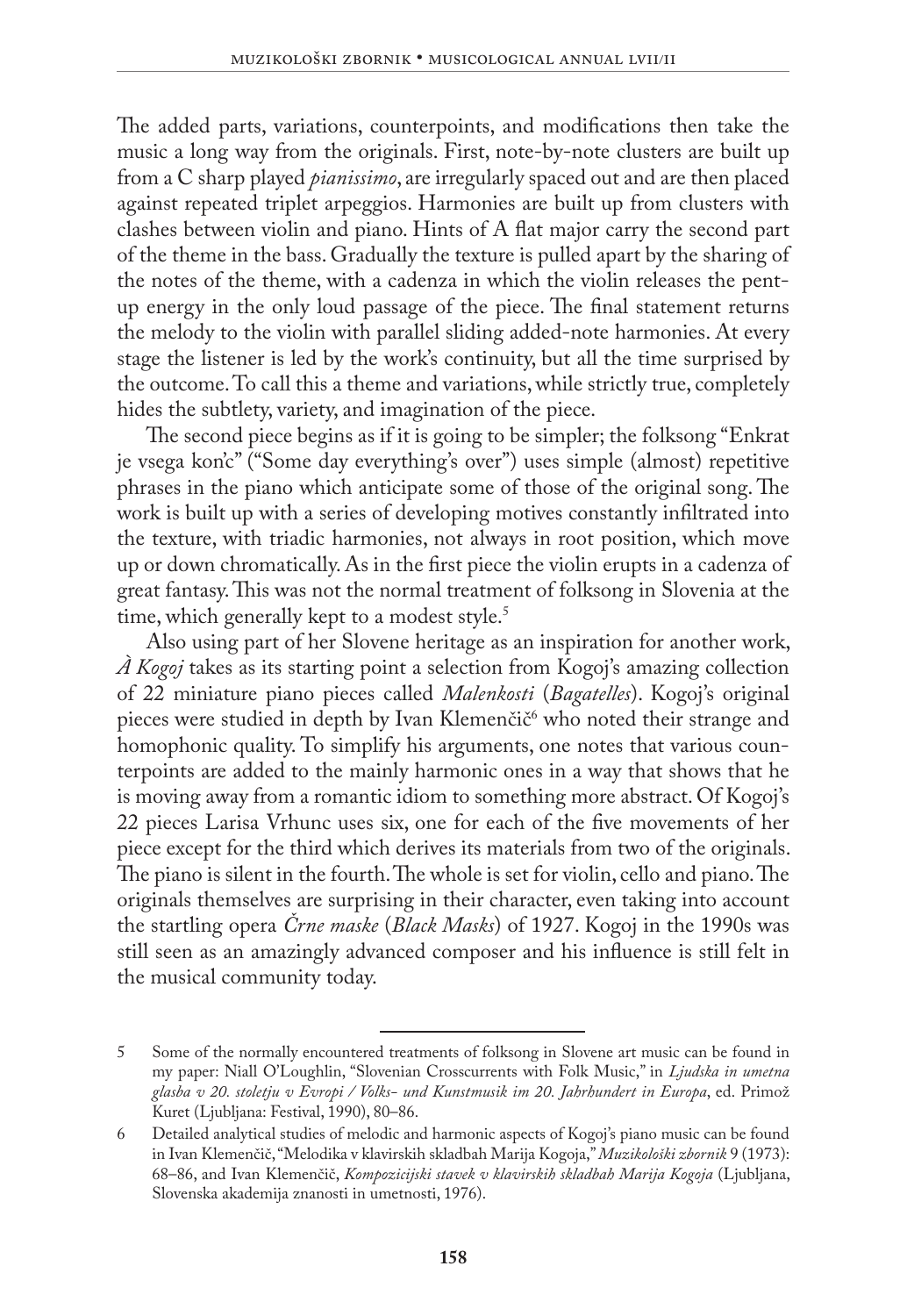The work is not a literal transcription, although some passages appear superficially similar to the original. For example, the last movement "Alla marcia" begins to sound like the Kogoj version even if Vrhunc's version has some subtle reordering of the rhythmic patterns and harmonies, especially on the return. The melodic interweaving in the central section with its amorphous pulse, however, completely contradicts the strong regular rhythmic shapes of the main theme. The previous movement, scored for violin and cello only, departs from Kogoj's music very quickly with fast ripples of sound within a small range, usually spanning only a minor third, and short flourishes. The central movement takes as its surprising point of departure *two* of Kogoj's *Malenkosti* in ingenious combinations.

*Dve ljudski temi* and *À Kogoj* lead very naturally into a work which uses or quotes music from an earlier age. Joseph Haydn regularly headed his orchestral scores with the words "In nomine Domini" – "In the name of the Lord," as a gracious acknowledgement for the inspiration for the work. Taking her cue from this, Larisa Vrhunc used extracts from two of Haydn's "Paris Symphonies" (Nos. 84 in E flat and 85 in B flat) to make a four-movement work called *In nomine*... that is not a symphony, although it takes some of its features. It brings into focus the difference between the Haydn quotations and the new music of a totally different style. The transformations are made very subtly with carefully worked out transitions from the one style or idiom to the other. Some of the music charts a midway course that blends the styles very subtly. One good example is of the opening of the Allegro of the first movement of Symphony No. 84 is gradually transformed from one style to the other. This technique is found extensively in another contemporary work, Luciano Berio's *Rendering* for orchestra. Although Berio is doing something quite different, that is "completing" an unfinished work, by juxtaposing different styles, he is doing something similar to *In nomine…*<sup>7</sup>

## **The New Phase**

Larisa Vrhunc's next work, *Gratis 0–6* (1996), which she has described as her "opus 1," stands as a watershed in her compositional development. It comes at the time of her contact with the work of Brian Ferneyhough, who at the time was "principal composition teacher at the Fondation Royaumont annual composers' course," which took place at Asnières-sur-Oise in Northern France.8 Vrhunc, who was then living in Geneva, talks about *Gratis 0–6*:

<sup>7</sup> David Metzer explores the connections between the unfinished Schubert symphony and Berio's additional material. David Metzer, "Luciano Berio's 'Rendering' and John Cage's 'Europera 5'," *Journal of the Royal Musical Association* 125, no. 1 (2000): 93–114, esp. pp. 95–103.

<sup>8</sup> Lois Fitch, *Brian Ferneyhough* (Bristol: Intellect, 2013), 24.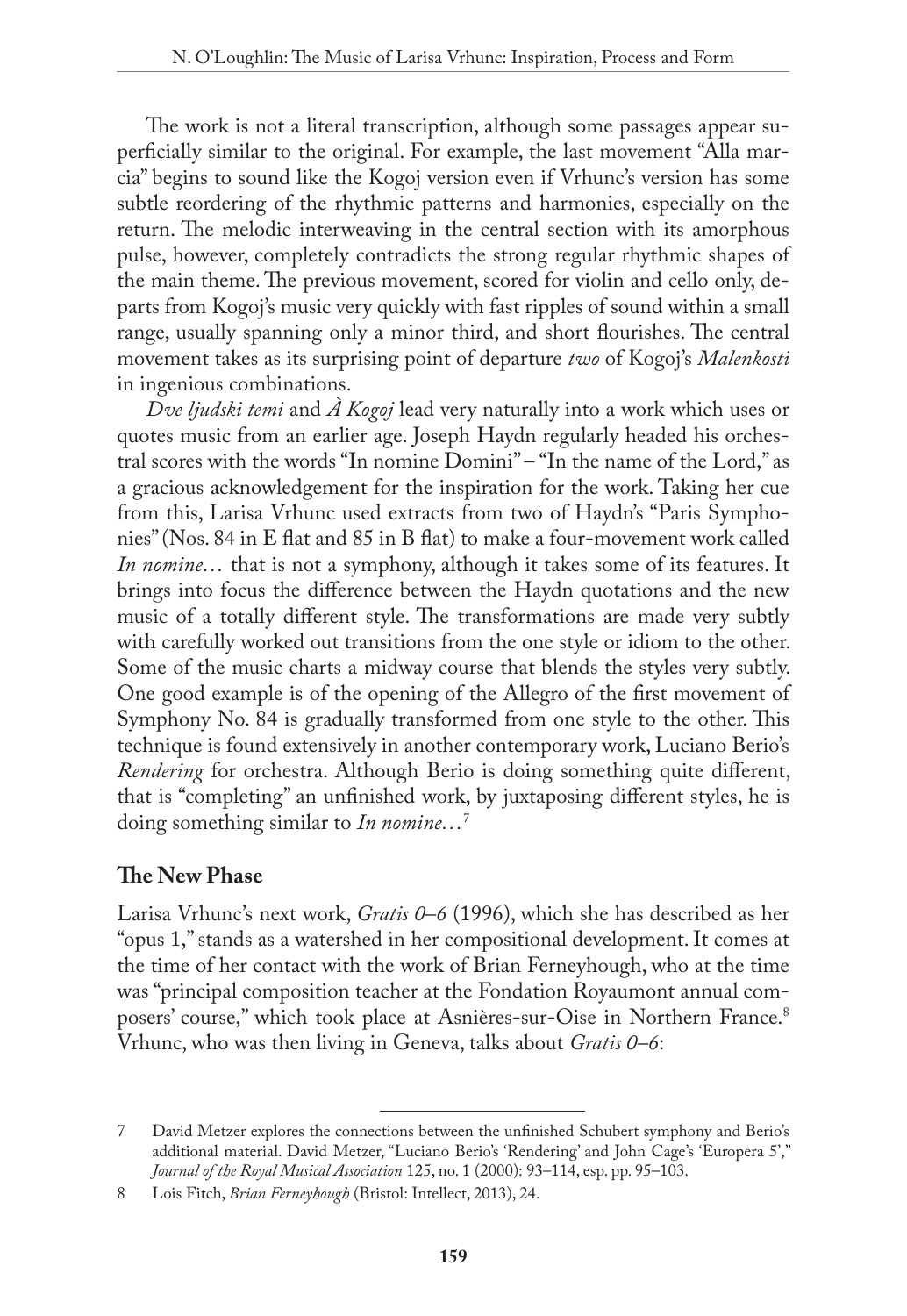*I think this is the first work in which the influences of Brian Ferneyhough's teaching are clearly felt. Perhaps this is the first time I have found a balance between the new techniques I was learning, parameter organizing systems, and my intuition. It was composed in 1996, between my first and second visits to Royaumont and at the end of my studies in Geneva, where I was completely overwhelmed by culture shock. In Lyon, I was still in a period of intense knowledge of everything 'missed', it was all so overwhelming that I could not absorb everything myself at the time. This process of taking it in began somehow at and after the end of my studies in Lyon.*<sup>9</sup>

*Gratis 0–6* consists of six miniatures (see Table 1) each of which focuses on a very specific idea without preamble or extensive elaboration and with a total duration of less than nine minutes. Although scored for the unusual combination of flute, clarinet and double bass, the music makes great play with actual pitches in common between instruments, a big problem for the double bass. The first of the six is slow and quiet with an emphasis on the differing colours of the instruments. No notes are sounded simultaneously, but the mostly long notes overlap throughout. The second is a rhythmic teaser with many triple-note groupings conflicting between the parts and often extended. Nothing is ever predictable. The third piece features separate florid groups connecting with each other on notes of common pitch. The fourth is like a march, but rhythmically irregular, while the fifth returns to the overlapping long notes and adds woodwind multiple sounds. In the sixth the rhythmically irregular clarinet waves in the highest register are followed by a return to the rhythmic patterns of the fourth piece with a semiquaver running bass that hints at and then contradicts the tonality. Despite its brevity *Gratis 0–6* begins to explore instrumental sonorities, anticipating the sounds found in later chamber pieces. The rhythmic complexities also give a foretaste of those to follow. Although the work falls into six separate movements, all between one and two minutes long, it has a carefully planned continuity.

| Movement |       |         |         | 4         |        | O         |
|----------|-------|---------|---------|-----------|--------|-----------|
| Pages    |       | $2 - 4$ |         | $6 - 7$   |        | $9 - 10$  |
| Duration | 1'56" | 1'09"   | 1'05"   | 1'04"     | 1'38"  | 1'18"     |
| Tempo    | Lento | Animato | Andante | $=60$ ca. | Adagio | $=76$ ca. |

Table 1: Layout of movements with pages from the published score and durations from the RTV Slovenija (Radio-Television Slovenia) recording of *Gratis 0–6*

9 Vrhunc, personal communication, April 14, 2021.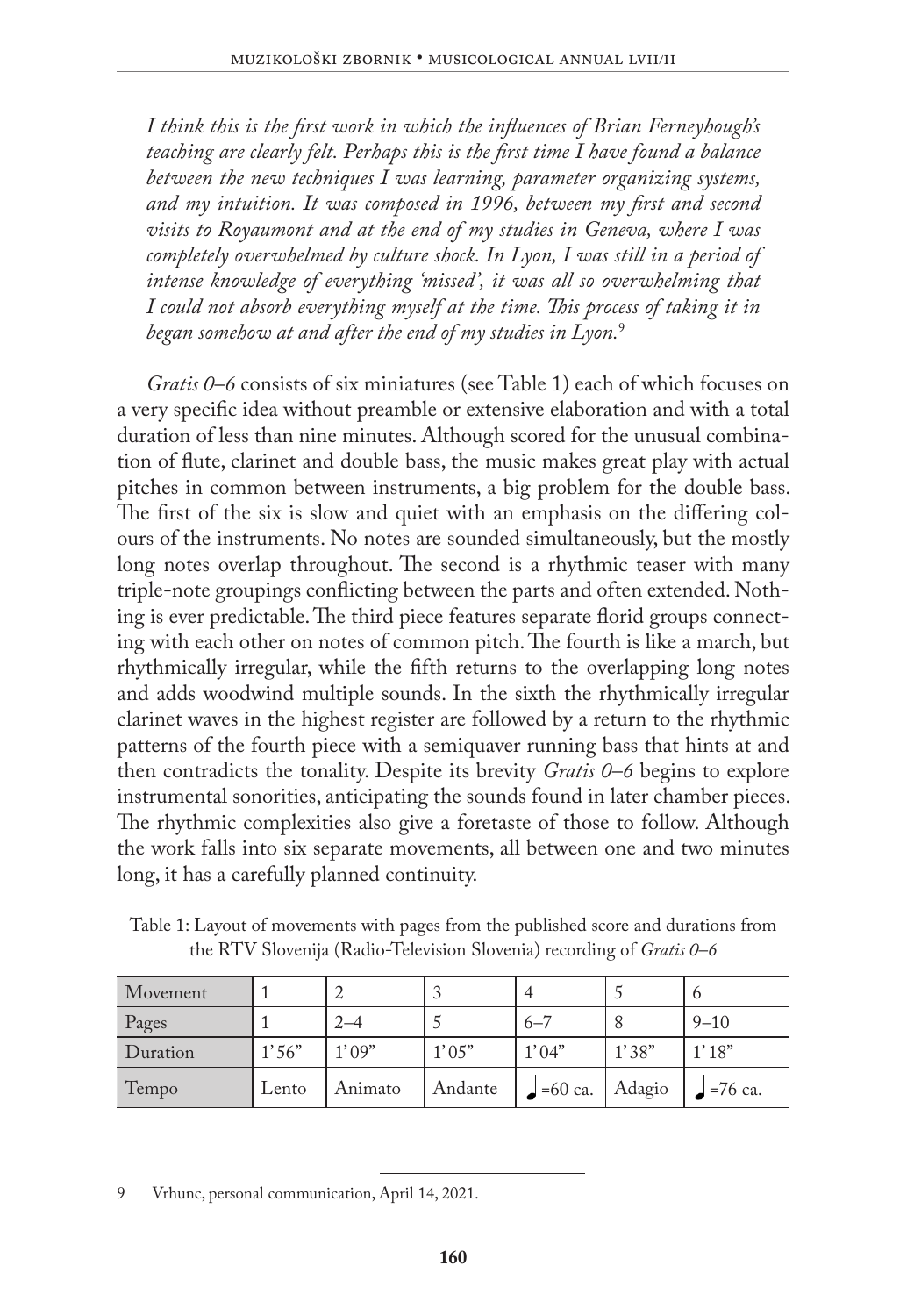The consequences of this work are considerable, with the release of a wide variety of invention in a number of delicate but superbly imagined instrumental chamber pieces. Four of these from 1998 and 2000 illustrate the new developments. The first of these pieces, *Open Rite* of 1998*–*1999, takes its inspiration from music of the past but, unlike some of its predecessors, it does not quote any earlier music. The title is an anagram of the name of Pérotin whose 4-part organum *Viderunt omnes* acts as a model for the new work. Instead of the three florid parts (*quadruplum*, *triplum* and *duplum*) and the slowly moving *tenor*, it is scored for a large ensemble of thirteen players. The original parts mostly work in a narrow vocal range with very repetitive phrases moving mostly by step within phrases. Something of the sense of the original work remains, although the often widely spaced intervals are completely different from those in the original Pérotin organum. The long opening section is an exhilarating *tour-de-force* of rhythmic contradiction with crotchets subdivided into four by the strings, five by the brass and six by the woodwind. There is a strong sense of repetition, not so much of the melodic material, but of the textures. The appearance of the harp in seemingly erratic staccato semiquaver patterns with interjections from the guitar breaks the spell, as the strings, then brass and finally woodwind add to the texture. This gradual builds up with the staccato patterns and rising scales takes us after a quiet section $10$  and a return to something of the opening music in a modified form. The transformation from the Medieval original to the new work is complete as the new work has taken on a new life.

From 1999, *Spirale* (*Spirals*) for chamber ensemble shows the stylistic transformation in full. A series of unorthodox sounds are required of all the instruments (flute, clarinet, violin, cello piano, percussion), with the violin leading the ensemble. The violin introduces a number of constantly changing counterpoints, chords and other interjections which have a distant relationship with each other, until the players achieve a form of equality with the violin. The metrical structure is strictly controlled, but there is very little synchronisation of the beginnings of notes, except in a number of passages in which the flute and clarinet are clearly linked even if the contradictory subdivision of crotchet beats diffuses the sound. A short passage of staccato sounds in an untypically coordinated and synchronised section leads to a return of the opening fragmentary textures. The spiral acts as the route to the final resolution, involving a return of the opening elements, not in a ternary structure, but in a totally transformed way. All the musical elements found in the beginning of the piece (representing the centre of the spiral) reappear later on in the piece in different forms, combinations and density.

<sup>10</sup> The composer says that the middle part is based on a projection of choral singing. Vrhunc, personal communication, April 14, 2021.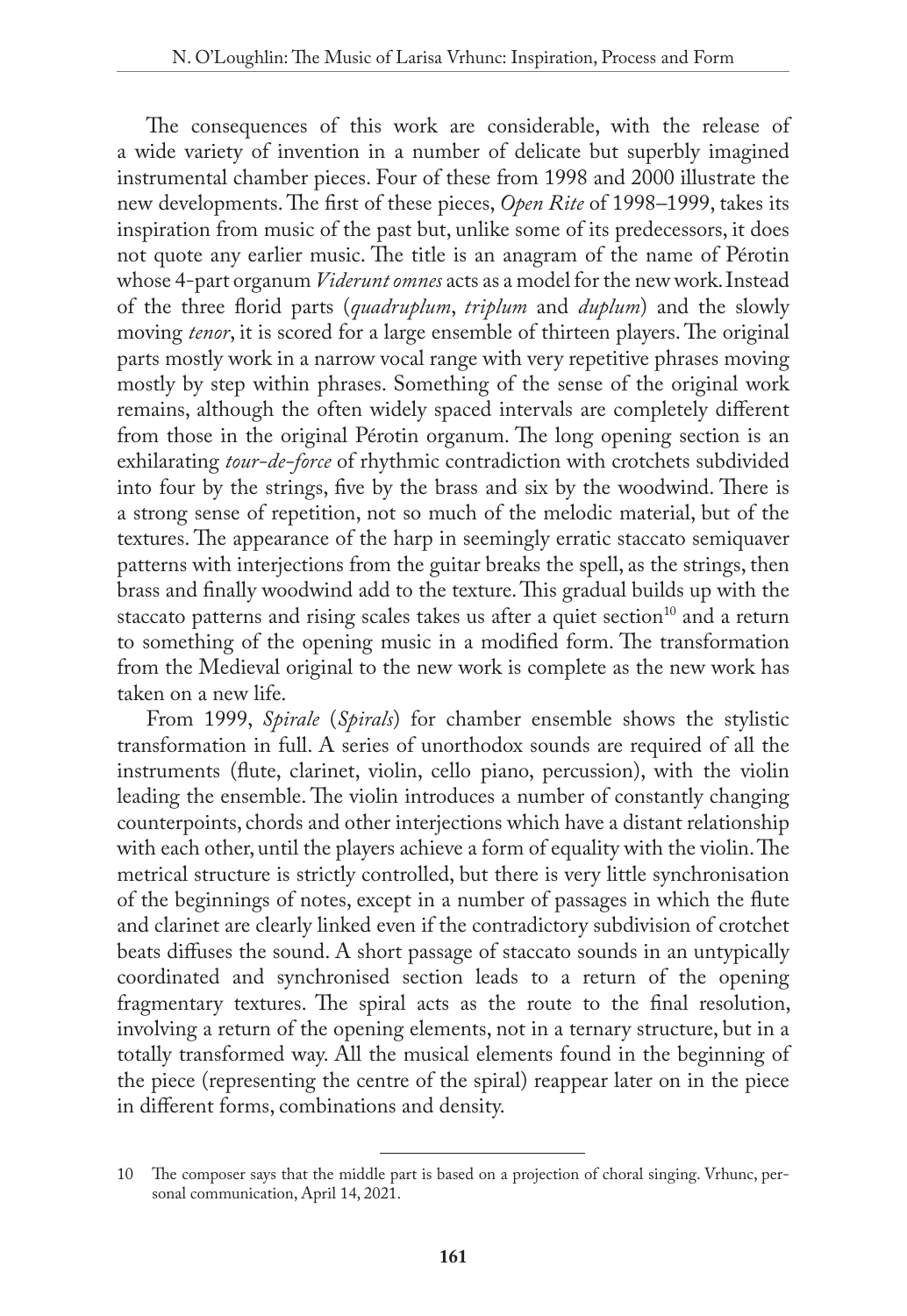*Celo* (*Even*) for wind quintet is even more striking, but the idea behind it is straightforward. Many different and contradictory pieces are gradually put together, creating a sense of perfection. *Celo* is anonymously subtitled, in the CD listings but not in the score, "looking for perfection, putting pieces (of instruments) together, successfully?"11 This does not last but dissolves into fragmentation. In the music at first the players use only parts of their instruments, e.g., reeds alone or mouthpiece only, and step by step assemble the instruments into the correct configuration, until they can then play uniformly in a traditional sense. At this point, the climax, the instruments are matched in their tone colours, symbolising the harmony, something that may have been anticipated in the earlier *Gratis 0–6*. Once this is achieved it does not last, but with the appearance of the flute playing low notes on a didgeridoo the music breaks off into disconnected fragments with each instrument dropping out one by one.

A trio with the elaborate title *Satelitov trop nam zvezde kraj oznani – čas hiti* (*Pack of Satellites Announces the Star's Place – Time Hastens*) for violin, horn and piano takes its title from a verse of a poem by Slovenia's most famous poet, France Prešeren. Its character comes from the sense of searching for a means of expression: single groups of notes, short flourishes, scatterings of counterpoint, silence. The pack of satellites is introduced by the cloud of harmonies, which shrinks to only a few notes, then just one note, or even just an echo, so to one spot that represents a star shining through the cloud. This process is repeated in different combinations – balanced out by a contrasting second part where the time hastens and then vanishes.

The overall feature of these four works is surprise, much of which is derived from the use of the instruments. *Spirale* is particularly notable in this way with the violin contrasting with the other players' unusual techniques and sounds, while in *Celo* the sounds are fragmented at first and then drawn together, a technique developed from the earliest of the *Gratis 0–6* pieces. In a clear sense the process defines the form.

# **Orchestral Developments**

At this point it may be appropriate to see how these techniques were developed on a larger scale. The orchestral *Hologram* (2001) and *Med prsti zven podobe II* (*Sound Images Between Fingers II*) (2011) show how this scattering of sounds can sound completely different when the textures are opened up. While *Hologram* and *Med prsti zven podobe II* are totally different works, composed ten years apart, they have a number of features in common. They are both texturally conceived and cast as single movements. Despite the continuous scheme they both fall into a number of sections (see Figures 2 and 3). Where the two works fundamentally differ is in the source of inspiration.

<sup>11</sup> Larisa Vrhunc, *Open Rite*, Larisa Vrhunc, Edicije ZKP RTV Slovenija 106200, CD, 2000.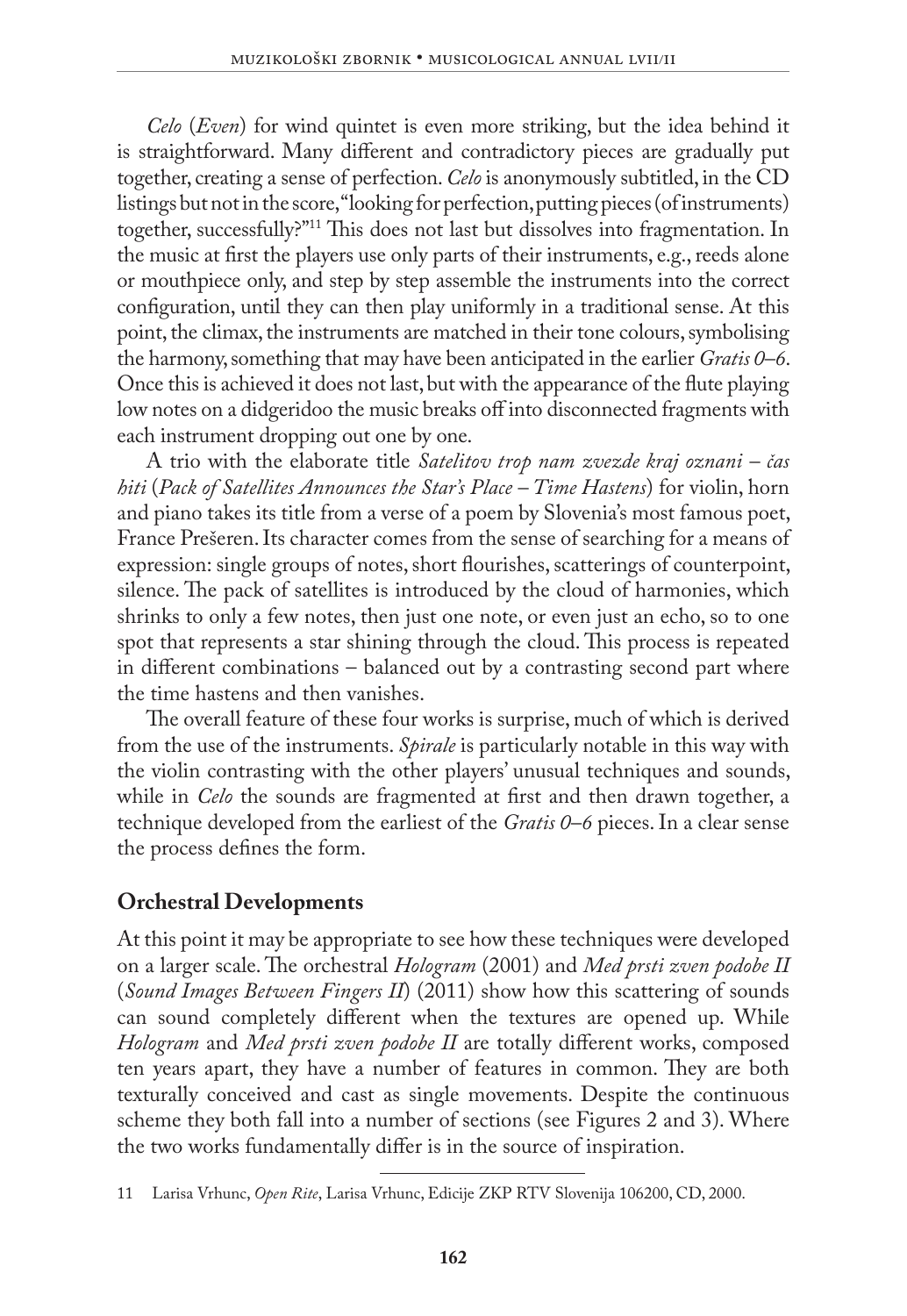*Hologram* is a fascinating work and a significant composition in Vrhunc's output because it shows how various constantly evolving textures can act as a foil to irregular and unpredictable "motifs" of more clearly defined character. Its inspiration and genesis are typically imaginative and can be transferred to musical ones. The beginning of the process is a painting by Paul Klee called *Überblick* meaning "view" or "overview". Like many of Klee's paintings the meaning is not immediately obvious, but deeper reflection on its meaning continues to give an ambiguous interpretation. As the composer writes in the score:

*The painting itself is ambiguous: it can either be an imaginary landscape reproducing a three-dimensional image, or a staring face – a two-dimensional one.*<sup>12</sup>

Transferring this idea from an artistic to a scientific context in the form of a hologram can in simple terms be seen as a number of things depending on the angle of the viewer's vision. It is this concept which informs the musical techniques involved. *Hologram* contains many textural passages which act without melody or clearly defined rhythm, but alongside them there are numerous short fragments which appear like shining lights against them. Although the work is played continuously without a break and with very carefully composed and subtly joined transitions, one can note nine sections which are marked in the score with double bars. These indicate reference points to the activity in the score and the change in the relationship between the textural passages and the "motifs" which emerge (see Table 2).

- 1. The long opening bass E with D and F sharp above, the sustained brass notes and the scatterings of flickering woodwind form the foundation of the short first section. There is no melody and very little rhythm, but rather, duration.
- 2. Much shorter sustained notes act as "punctuation" with short interjections.
- 3. Arpeggiated woodwind flourishes, held string notes/chords appear followed by repeated phrases on harp and keyboards.
- 4. Substantial heart of the work. Shorter held notes/chords lead to woodwind and brass tutti with falling and rising semitones. Then a faster more rhythmic section leads to a climax with rising scales and the collapse of normal tempo.
- 5. Strongly rhythmic, the percussion leads followed by strings; irregular rhythms.
- 6. Twelve short regular chords are played mostly by the strings.

<sup>12</sup> Larisa Vrhunc, *Hologram*, Edicije DSS 1584 (Ljubljana: Društvo slovenskih skladateljev, 2001), 6.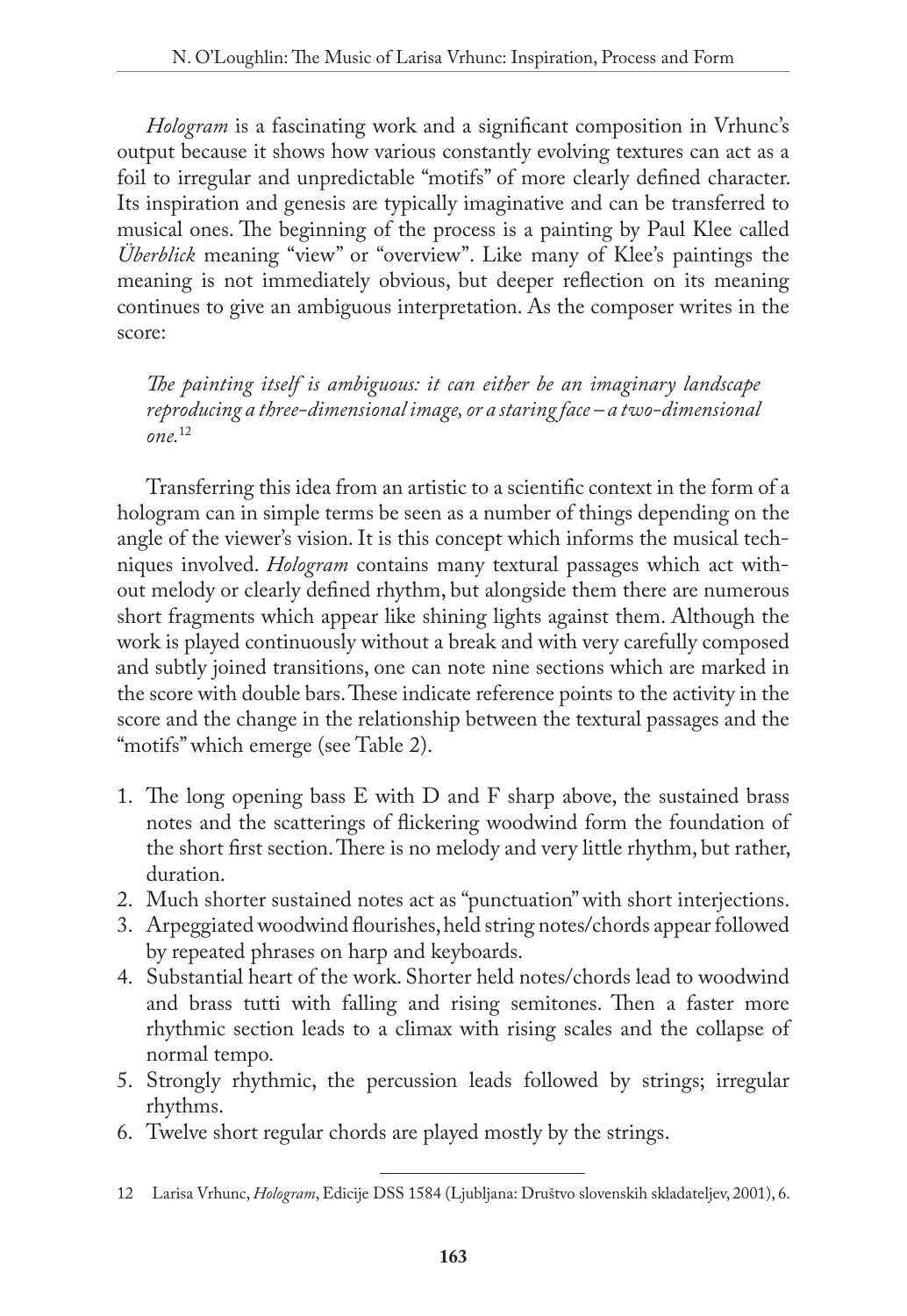- 7. Fragments in the bass of strings gradually become more elaborate, with held notes infiltrated. Rising scales gradually develop from lower string phrases. A climax leads into next section.
- 8. All previous motifs interact.
- 9. Coda this is a winding down with short held notes and chords, and little fragments.

| Section               |         |                         |                                    |                                    |                          | 6         |                     |           | 9          |
|-----------------------|---------|-------------------------|------------------------------------|------------------------------------|--------------------------|-----------|---------------------|-----------|------------|
| Bars                  | $1 - 8$ |                         | $9 - 22 \mid 23 - 36 \mid 37 - 77$ |                                    | $78 - 102$               | $103 - 5$ | $106 - 42$   143-61 |           | $162 - 84$ |
| Pages                 | $1 - 4$ | $4 - 7$                 | $7 - 10$                           | $11 - 18$                          | $18 - 23$                | 24        | $24 - 33$           | $34 - 39$ | $39 - 44$  |
| Duration<br>(approx.) |         | $ 0'34"$ 1'13" 1'03"    |                                    | 2'52"                              | 1'21"                    | 0'15"     | 2'42"               | 1'21"     | 1'13"      |
| Tempo                 |         | $-60$ $-60$ $-60$ $-60$ |                                    | $J=50/42/$<br>86/72/124/<br>104/60 | $-60/50/$ $-60$<br>86/72 |           | $J = 50$            | $J = 50$  | $=72$      |

Table 2: *Hologram* sectional scheme

*Hologram* is an outstanding exercise in the manipulation of textures and motifs. The careful regulation and combination of all of these features is very impressive, not only individually in each of the sections listed in Table 2, but also in the overall structure with its extensive development in the central section, and in the climax before the return of something of the opening textures. The transformation from the original idea to the completed orchestral work is clearly recognisable, but this process is always informed by an artistic flexibility that changes the result from a rigid formulaic structure into a living artistic creation.

*Med prsti zven podobe II* is based on the poem by Andrej Medved. This is not a programmatic or semantic connection, but rather a linguistic one in which the words symbolise various features in the work. The poem itself has a number of very interesting aspects, notably the use of the letter "v" at the beginning of a number points which do not always correspond with the beginning of the lines: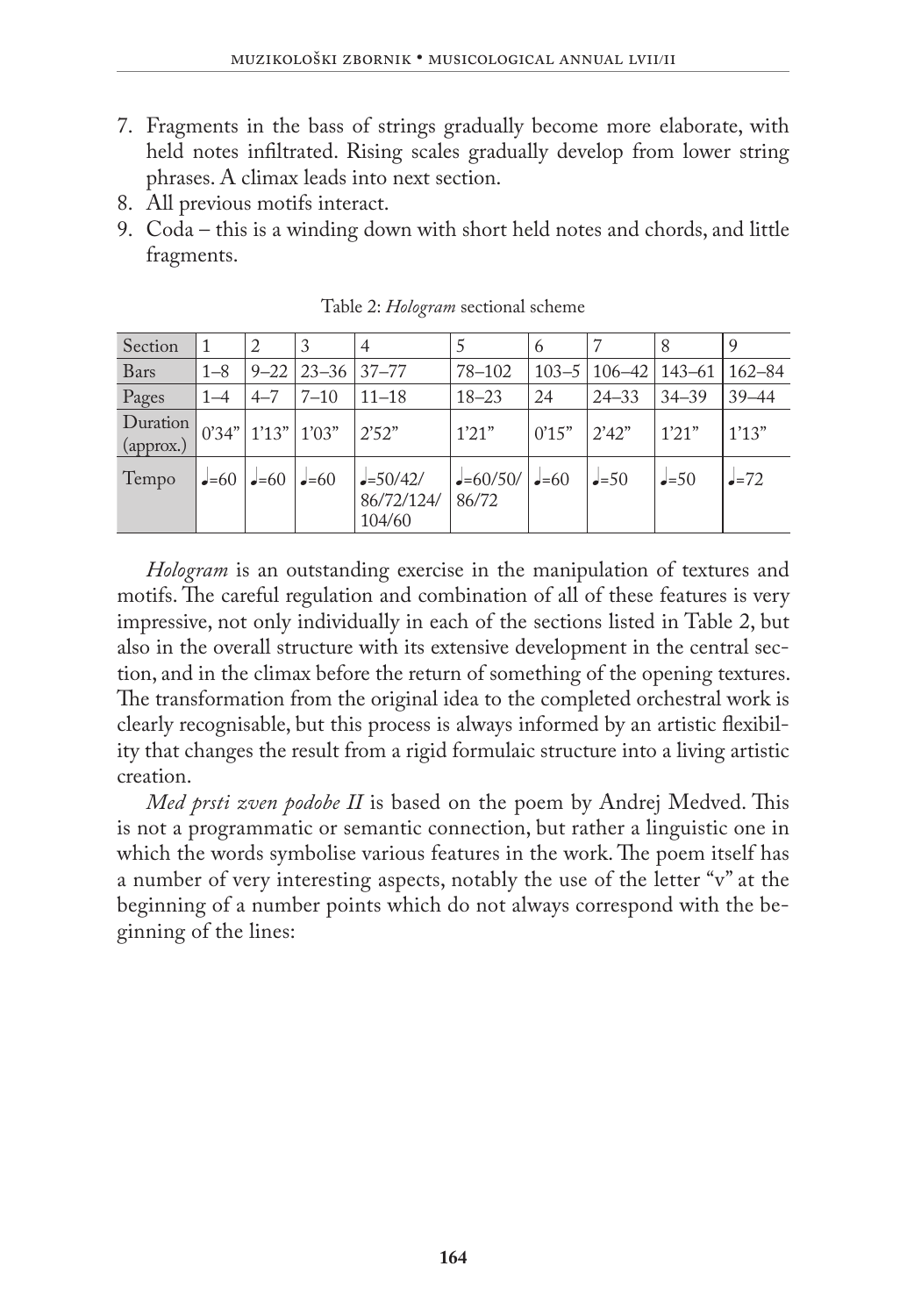*V zavesti vzniknejo studenci in predejo med prsti zven podobe; v drgetu valovijo k svetlobi in strmoglavijo v bleščanju strele. V dlaneh se zlomijo, v lase poniknejo, v grmovje; z želom se dotikajo tišine.*

*In one's mind springs bubble up spinning sound images between fingers with a shudder rolling towards light and plunging in a flash of lightning. In one's palms, they break up, disappearing in the hair; in the thicket; with their sting they touch silence.*<sup>13</sup>

Revised layout showing and emphasising in bold the letter **v** at the beginning of each line, except the second and last:

| V zavesti vzniknejo studenci in predejo           | In one's mind springs bubble up spinning             |  |  |  |  |
|---------------------------------------------------|------------------------------------------------------|--|--|--|--|
| med prsti<br>zven podobe;                         | sound images<br>between fingers                      |  |  |  |  |
| v drgetu valovijo k svetlobi in strmo-<br>glavijo | with a shudder rolling towards light and<br>plunging |  |  |  |  |
| v bleščanju strele.                               | in a flash of lightning.                             |  |  |  |  |
| V dlaneh se zlomijo,                              | In one's palms, they break up, disappearing          |  |  |  |  |
| v lase poniknejo,                                 | in the hair;                                         |  |  |  |  |
| v grmovje;                                        | in the thicket;                                      |  |  |  |  |
| z želom se dotikajo tišine. <sup>14</sup>         | with their sting they touch silence. <sup>15</sup>   |  |  |  |  |

The composer has taken the points of the letter "v" to mark new sections (1–6) to form a structure within which to articulate the interactions between the various materials. The final section is marked in the poem by the letter "z".

A simple description of events in each section indicates the overall form (see Table 3):

1. The chord, B, F on tubular bells, and C and F sharp on crotales, triggers double basses divided into four parts weaving around each other occasionally punctuated by the percussion, woodwind, brass and upper strings.

<sup>13</sup> English translation by Andrej Rijavec. See Larisa Vrhunc, *Na robu tišine / On the Edge of Silence*, Edicije DSS 2016107 (Ljubljana: Društvo slovenskih skladateljev, 2016).

<sup>14</sup> Layout and emphasis by the composer. Larisa Vrhunc, *Vplivi spektralne glasbe na slovensko kompozicijsko ustvarjalnost zadnjih desetletij* (Ljubljana: Znanstvena založba Filozofske fakultete, 2018), 229–236.

<sup>15</sup> Translation by Andrej Rijavec adjusted to the composer's new layout. N.B. In line 2, the pairs of words in English are the reverse of the Slovene.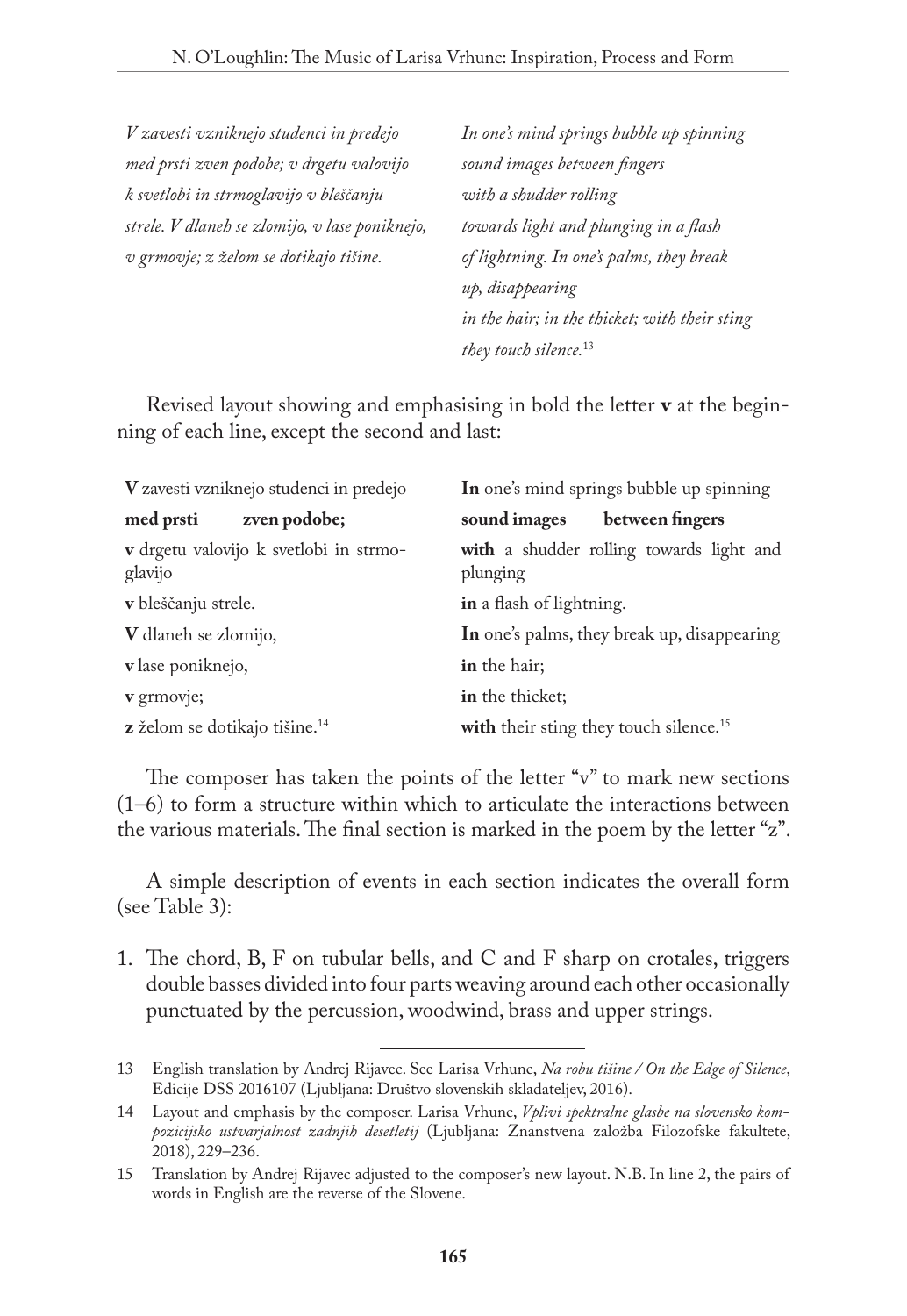- 2. The same chord now with additional notes introduces a conflict between long sustained chords and small-range faster note patterns and indistinct rhythmic sounds. This process is interrupted by string glissandos and rising woodwind scalic phrases that fade away, followed by fast repeated percussion bursts.
- 3. The chord now a cluster on the piano is followed by developing clusters, with sharp accented chords on lower strings, then woodwind single-note scatterings and low cello overlapping phrases.
- 4. Chord played by piano with woodwind and brass *sffz*, then low disjointed piano part.
- 5. Piano plays chord thinned down, with wind notes swelling and fading.
- 6. Piano chord (ten notes) Brief section with falling string glissandos.
- 7. No chord (letter "z"). Hesitant xylophone melody with indistinct string sounds, and a brief suggestion of the very opening double bass passage, ending with the opening chord in its original scoring surrounded by falling string glissandos.

| Section               |               |               | 3             | $\overline{A}$ |               | 6             |               |
|-----------------------|---------------|---------------|---------------|----------------|---------------|---------------|---------------|
| Bars                  | $1 - 43$      | $44 - 74$     | $75 - 88$     | $89 - 102$     | $103 - 114$   | $115 - 122$   | $123 - 142$   |
| Pages                 | $1 - 6$       | $6 - 14$      | $14 - 16$     | $16 - 18$      | $18 - 19$     | 20            | $20 - 22$     |
| Duration<br>(approx.) | 2'45"         | 1'44"         | 0'36"         | 0.55"          | 1'04"         | 1'00"         | 0'36"         |
| Tempo                 | $\bullet$ =66 | $\bullet$ =66 | $\bullet$ =66 | $\bullet$ =66  | $\bullet$ =66 | $\bullet$ =66 | $\bullet$ =66 |

Table 3: *Med prsti zven podobe II* sectional scheme

Both these orchestral pieces display not only a skilful manipulation of textures and motifs, but also at the same time a subtle moulding of the elements of form. In *Hologram* the speed of movement increases towards the central point, then gradually eases. This basic arch shape is constantly coloured and modified by the activity within each section. *Med prsti zven podobe II* is different in that the form is to some extent determined by the associated poetry, but also by the transformations of the "motto" chord within each of the sections. The speed of movement is more steady than in *Hologram*, with the contrasts in each of the sections controlled more by sonority and texture than tempo, rhythm or dynamics.

# **Spectral Music**

The composer has written extensively on the subject of spectral music and especially its appearance and position within Slovene music. Because *Med prsti*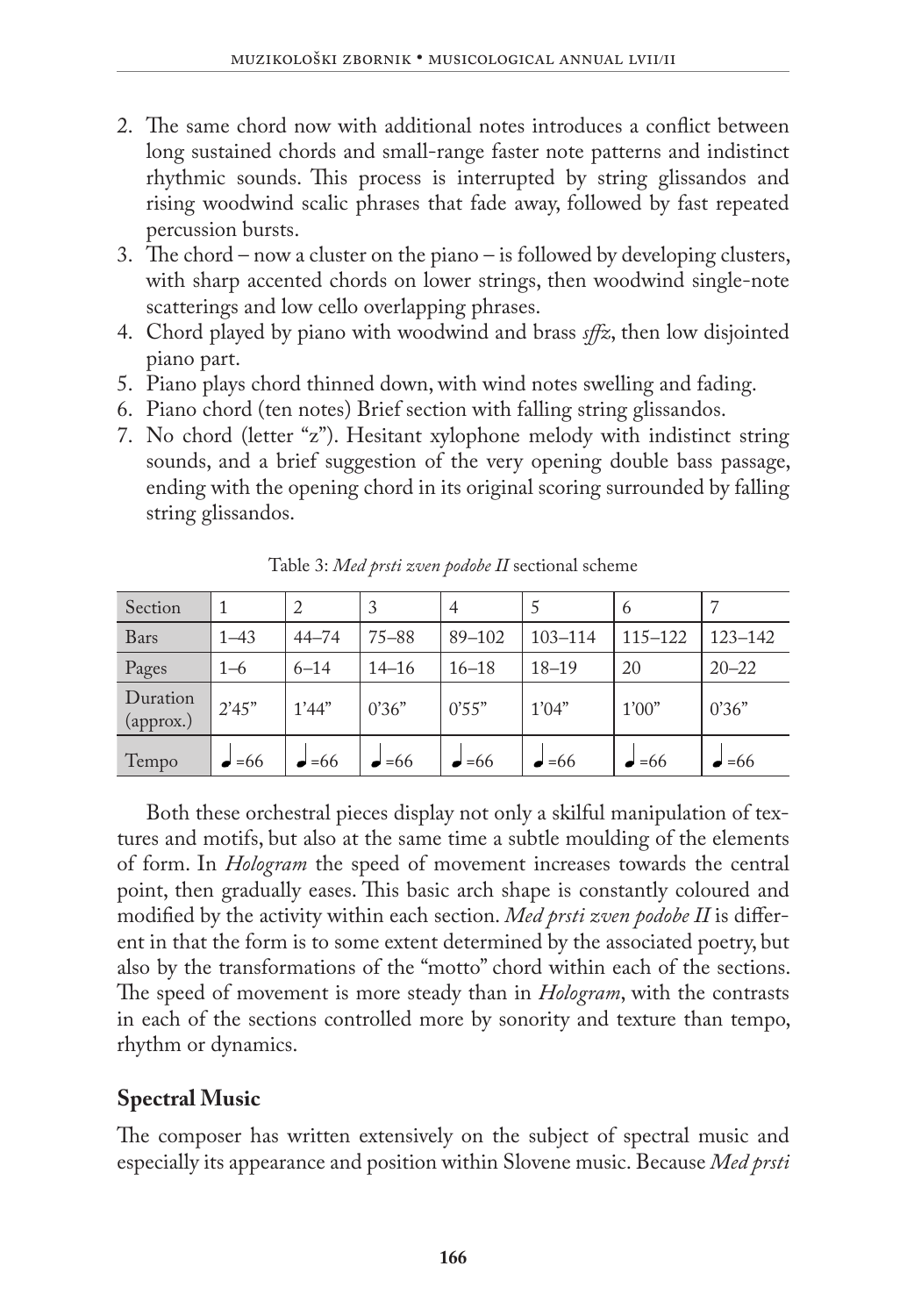*zven podobe II*, which features prominently in her book on spectral music,<sup>16</sup> shows numerous characteristics of its techniques, it is a suitable moment to consider briefly the extent of the influence of such composers as Tristan Murail and Gérard Grisey. Both these composers have provided an elaborate apparatus to explain their compositional methods, but the more straightforward presentations of the term "spectral music" by Viviana Moscovich,<sup>17</sup> Joshua Fineberg,<sup>18</sup> and Julian Anderson<sup>19</sup> give clear pointers to the essence of the technique. These include, on the one hand, the use of what might be described as "textural thematicism" and a focus on the nature and use of sonorities, and, on the other hand, an avoidance or at least reduction of traditional melodic and rhythmic elements. Texture and sonorities are closely linked as Julian Anderson makes clear in the entry in *The New Grove Dictionary*. Larisa Vrhunc does identify certain features in her own music that are spectral in nature and are informed by a complex series of acoustic connections that are beyond the scope of this study.

# **Chamber Ensembles**

Returning to chamber music combinations in the years 2001–2004, Larisa Vrhunc continued to show a vivid imagination in works that show a new subtlety of instrumental colour, to make increasing demands of instrumental techniques and to introduce innovations in form and structure. Combining a mezzo-soprano with horn and piano is not unknown, but in *Nekoč podnevi, ko se je znočilo* (*Sometimes during the Day when It Was Nightfall*) the manner of doing so is unusual. The words chosen are taken from four poems by French surrealists of the 1920s, parts of poems by Robert Desnos and Philippe Soupault, a madrigal by Louis Aragon and extracts by Paul Elouard. The four sections of the piece are framed by the opening and closing sections (Desnos and Elouard) with the singer often using phrases of very small range including quarter-tones and accompanied by tuned glasses and the piano's pedalled strings sketchily activated by surrounding sounds. The central sections (Soupault and Aragon) are dominated by an amazing virtuoso performance from the horn. Closely connected with this work is a trio for flute, saxophone and piano called *Leseni* 

<sup>16</sup> Vrhunc, *Vplivi spektralne glasbe*, 227–242. In an earlier article she spelled out the connections of spectral music on a series of Slovene composers. Larisa Vrhunc, "Nekaj misli o prenosu spektralnih idej v slovenski glasbeni prostor," *De musica disserenda* XIV/1 (2018): 7–21. See also Primož Trdan, accompanying notes to *Na robu tišine / On the Edge of Silence*, Larisa Vrhunc, edicije DSS 2016107, CD, 2016.

<sup>17</sup> Viviana Moscovich, "French Spectral Music: An Introduction," *Tempo, New Series*, no. 200 (1997): 21–27.

<sup>18</sup> Joshua Fineberg, "Spectral music," *Contemporary Music Review* 19, no. 2 (2000): 1–5.

<sup>19</sup> Julian Anderson, "A Provisional History of Spectral Music," *Contemporary Music Review* 19, no. 2 (2000): 7–22; Julian Anderson, "Spectral Music," in *The New Grove Dictionary of Music and Musicians*, vol. 24, eds. Stanley Sadie and John *Tyrrell* (London: Macmillan, 2001), 166–167.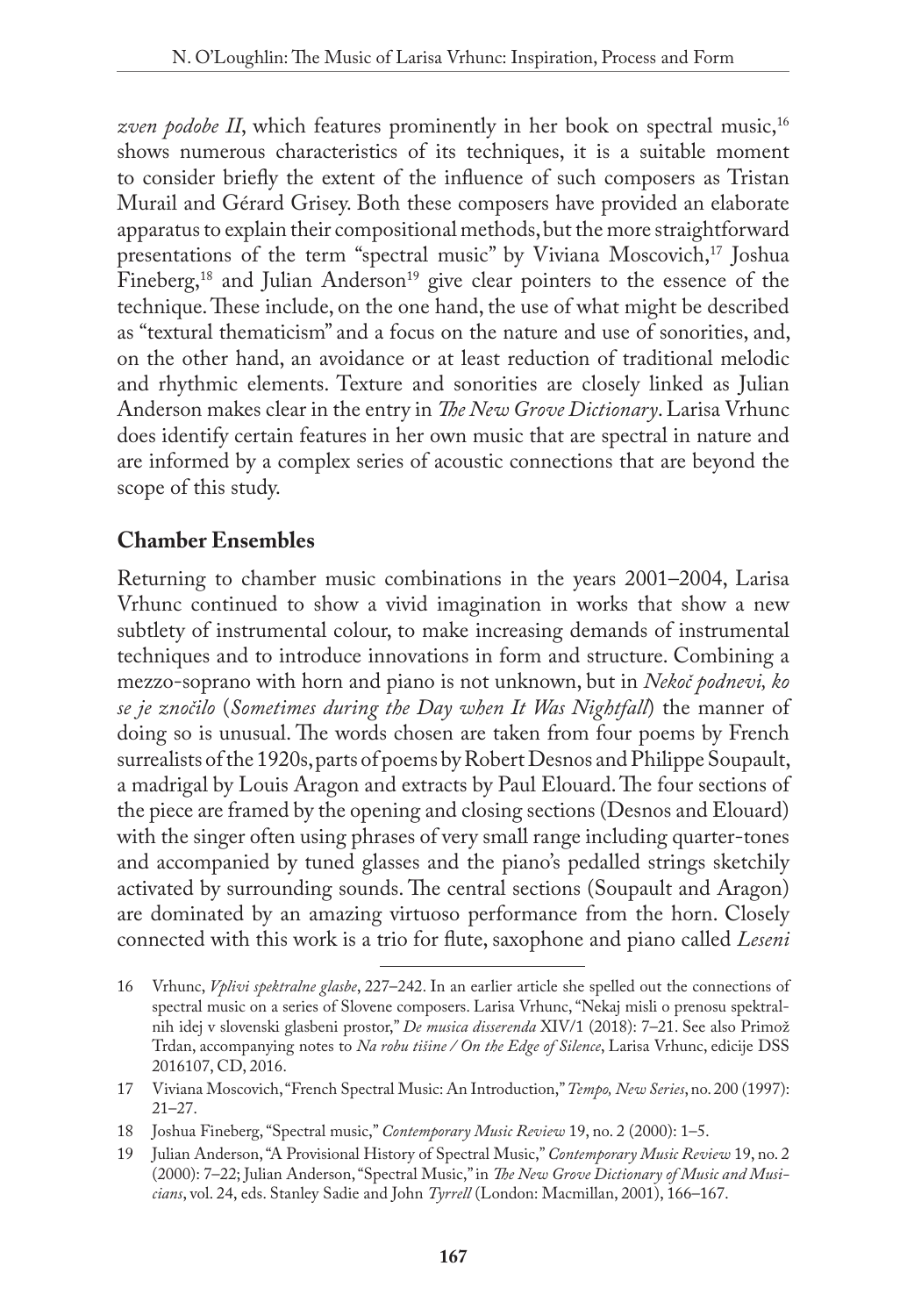*kamni* (*Wooden Stones*),20 which is an almost literal instrumental transcription of *Nekoč podnevi, ko se je znočilo*. Again the tuned glasses accompany what was the vocal line, now played by the flute in the outer sections. The difficult horn part in the central sections is played by the saxophone, whose part is suitably adjusted. Unusual instrumental techniques are freely used, pizzicatolike sounds on the wind instruments, the use of wine glasses for special effects, with the contrasts between the different instruments especially emphasised. Whistling and singing are extensively used as well as percussive use of the keys. Much of the piano playing takes place inside the instrument including physical contact with the strings using the fingers or a coin. The inspiration and the atmosphere clearly come from the surrealist poems of *Nekoč podnevi, ko se je znočilo*, but now the words are absent. The other work is *Red and Blue* (2002) for violin, bassoon and piano. The colours have symbolical meaning (in the composer's words): "the red stands for fiery impulses in the form of accents whereas the blue represents the vault of the skies, i.e. the dying away of sharp chords."21 The progress of the piece is clear: starting with loud short wellspaced sounds (red), more lyrical phrases (blue) are infiltrated into the texture, reaching a wild climax, a brief violin cadenza and a resolution with the lyrical phrases subduing the "red" ones.

What followed naturally from this group was a pair of atmospheric works for larger ensemble. The increased forces made possible a wider range of instrumentation and tone colour something that the composer had been experimenting with in the previous works. The first takes its title, *Where the Moonbeam Fell* composed in 2002, from the second version of a poem by Edgar Allan Poe called *Fairy-Land*. 22 Scored for flute, bassoon, trumpet, piano, viola and cello and unusually for Vrhunc it is planned in three separate movements, each concentrating on particular characteristics suggested by the vivid moon and moonlight imagery of the poem. The first, called "Moon Ray," is dominated by fragmentary and highly suggestive sounds, punctuated by silences, which appear in no predictable pattern. The second, entitled "Wax" is mostly quiet with almost indefinable sounds and some very short, unexpected outbursts. It

<sup>20</sup> The title is taken from the words of the second line of *Nekoč podnevi, ko se je znočilo*, "Leseni kamni zlate žice in neprekrižan križ" ("Wooden Stones of Golden Wire and an Uncrossed Cross"), translated from the original French words of Robert Desnos.

<sup>21</sup> Trio Pro musica nova, *Zvočni pogovor v troje / Sonic Conversation a tre*, Edicije DSS 200445, CD, 2004.

<sup>22</sup> Edgar Allan Poe wrote two versions of *Fairy-Land* (also known as *Fairy Land* or *Fairyland*), the first a richly suggestive description of a moonlit night, the second one the same with a romantic dimension superimposed, using some but not all of the words of the first version. In his article Russell Brickey argued that Poe questioned the validity of the Romantic sensibility of the first version by producing a second sentimentalised, satirical version. Russell Brickey, "The Trouble With Fairyland: Two Versions of Poe's Sarcastic Sublime," *The Edgar Allan Poe Review* 13, no. 1 (2012): 18–40.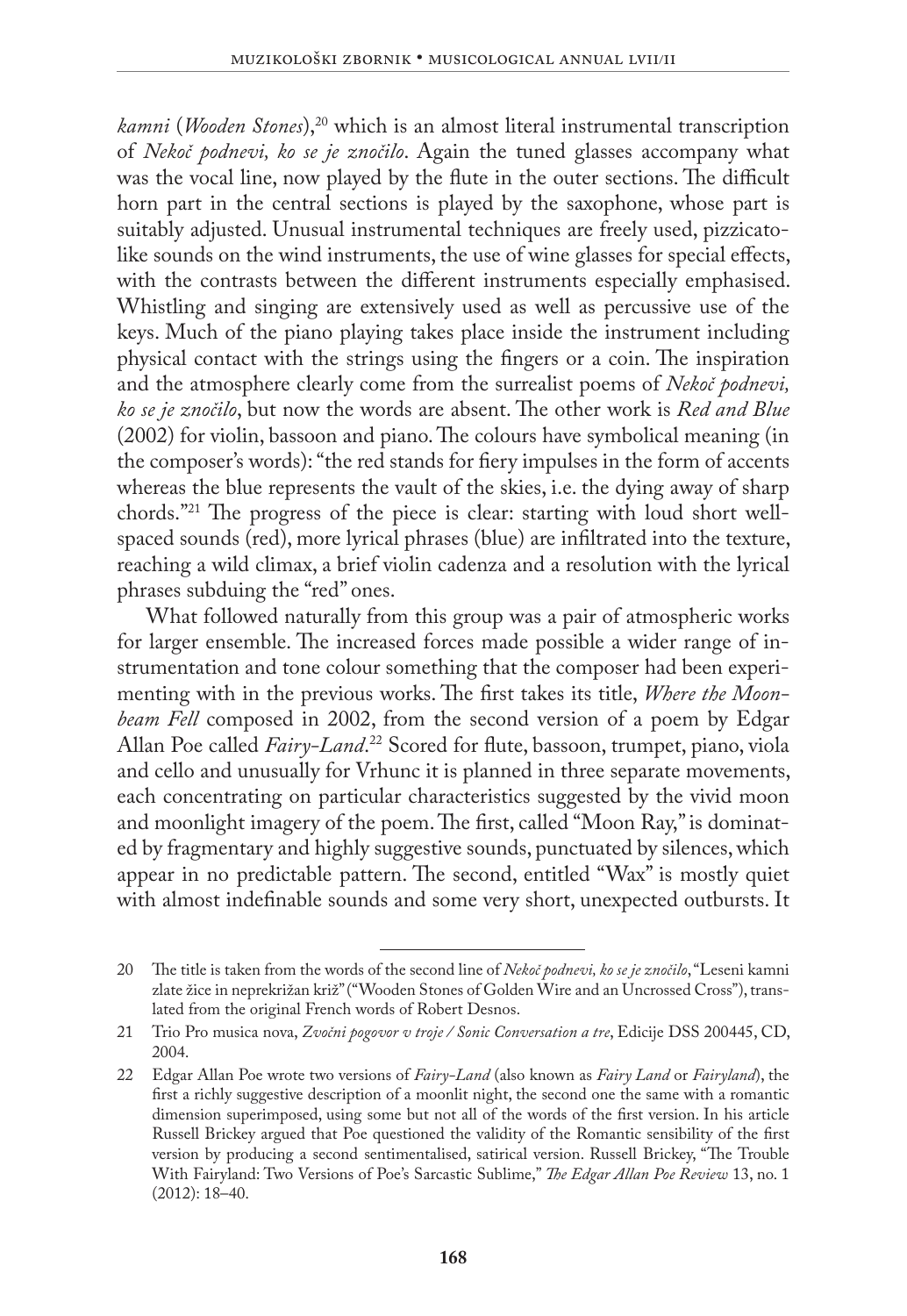is followed by "Wane" in which the ideas of expanding and decreasing are explored either musically (crescendo and diminuendo) or visually. The techniques used here stretch the abilities, especially of the wind players, to the limits, notably in terms of glissandi, multiphonic sounds and extreme range, to say nothing of the metrical intricacies required of all the players. The second ensemble piece, *Močvirni gozd* (*Swamp Forest*) of 2004 for ten players, is similarly atmospheric and suggestive of a forest. The opening *pianissimo* duo between low register trumpet and high register trombone involves carefully worked out scatterings of staccato notes with occasional held glissandi and later lower string "mutterings" before the dramatic appearance of ten chords from the piano. At first these chords have five notes but the number of notes is increased by one each time the chord sequence appears. These represent trees like pillars but they gradually disappear. The music becomes less focussed, with a brief appearance of the trumpet and trombone duo, later taken up by the glockenspiel and piano in the highest register.

# **An Operatic Adventure**

The next work represents a new departure in Larisa Vrhunc's work. *Doors*: from *Seven Attempted Escapes from Silence* by Jonathan Safran Foer for singers and orchestra23 is her first operatic adventure. It arose in 2004 when the composer received a commission to participate in a large-scale operatic project involving seven composers from different backgrounds using different musical techniques and styles, composing seven operas but with one libretto, although this condition was later modified. The seven operas would be performed in a converted warehouse in Berlin next to the opera house Unter der Linden. *Doors* is about fifteen minutes in length, a short dramatic scene in a closed and oppressive world inhabited by guards and prisoners. Nothing changes. The prisoners live in a community whose rules the guards do not understand and are constantly trying to escape. Prompted by prisoners a guard opens doors but immediately closes them, realising that he may have opened too many.

Leading the vocal contribution is the counter-tenor who represents the guard. His part starts with normal speech, but develops into rhythmic chanting, *Sprechstimme*, and, for a long section in the centre of the work, disjointed sung phrases, normally with large dissonant intervals which would appear to represent his unstable state of mind. The other vocal parts, marked as soprano, mezzo-soprano, baritone and bass, are largely complementary to the counter-tenor with onomatopoeic sounds, individual vocalic sounds often performed in rhythmic patterns,

<sup>23</sup> At the time of the first performance in Berlin in 2005, the composer spoke at length about this work in an interview with the newspaper critic Marijan Zlobec. Some information in the present paragraph is taken from this source. Marijan Zlobec, "En libreto, sedem skladateljev in sedem režiserjev: pogovor z Lariso Vrhunc," *Delo* 47, no. 257, November 7, 2005, 9.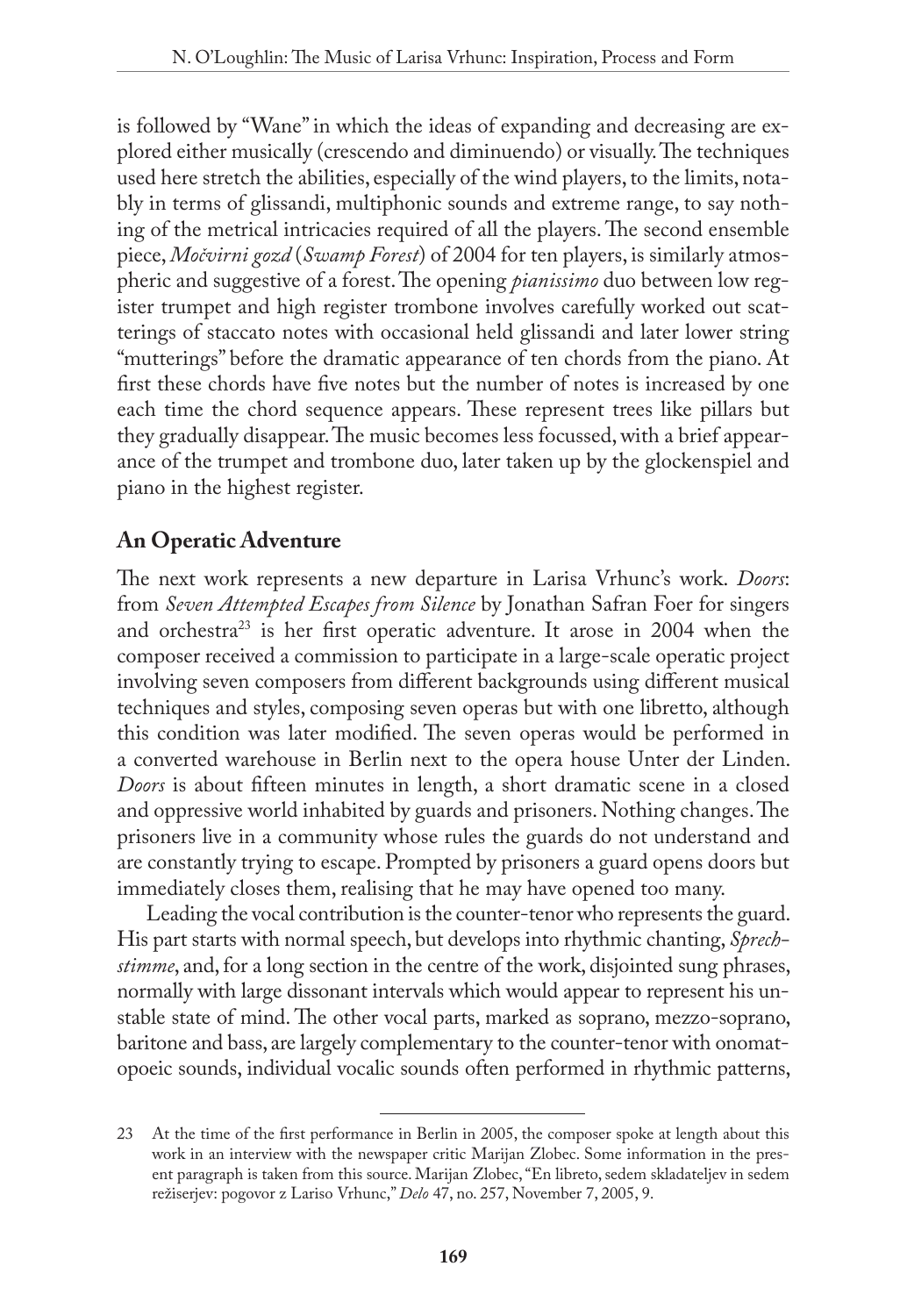both regular and irregular. The instrumental parts support and add to the vocal lines. Much of this music is texturally scattered and atmospheric, emphasising the claustrophobic and oppressive environment in which we are placed. In its relatively short span *Doors* raises a number of issues, both musically and dramatically, but one must remember that it is only one part of a large group of seven dramas of similar length which focus on the idea of imprisonment.

# **Chamber Music**

It becomes apparent with this survey of her music that Larisa Vrhunc is happy in composing music in which individual voices can be heard most clearly. This can be recognised in a pair of works from 2005 and 2007 and another group from 2010 to 2013. The first from 2005 *Considerant deux pages du journal* (*Considering Two Pages from a Diary*) for flute, clarinet, violin, viola, and percussion has a very unusual genesis. The composer selected just two miniatures from a series already created day-by-day. The first uses short fragments repeated across the pitched instruments, at first moving up and down by semitones, but later expanding to a major third and then larger more irregular intervals. These have a discernible, but irregular rhythmic pattern. The second part synchronises the parts in an almost march-like manner, but soon breaks up into short fragments and sustained notes.

The other work, *Na robu tišine* (*On the Edge of Silence*) from 2007 is scored for a much larger ensemble of seventeen players, including piano, accordion and two percussionists. It derives inspiration from a poem by Marina Tsvetaeva that prefaces the score (see below). This takes a number of "impressive" things, a trumpet, a storm, and wings, but suggests that one should really appreciate the simpler things, grass, birds, and the future.

**From the cycle** *Student*

#### **Iz cikla** *Učenec*

| Vsa veličastnost             | All the grandeur            |
|------------------------------|-----------------------------|
| trobent – je samo šepetanje  | trumpet – is just a whisper |
| trav – pred teboj.           | $grass - in front of you.$  |
| Vsa veličastnost             | All the grandeur            |
| neviht – je samo ščebetanje  | storm $-$ is just a twitter |
| ptic – pred teboj.           | $bird - in front of you.$   |
| Vsa veličastnost             | All the grandeur            |
| kril – je samo trepetanje    | $wings - is just a quiver$  |
| vek – pred teboj.            | age - in front of you.      |
| 23. april 1921 <sup>24</sup> | 23 April 1921               |
|                              |                             |

24 From the collection of poems by Marina Tsvetaeva, *Marina Cvetajeva*, transl. Tone Pavček, Lirika 77 (Ljubljana: Mladinska knjiga, 1993), as given in the score of Larisa Vrhunc, *Na robu tišine*.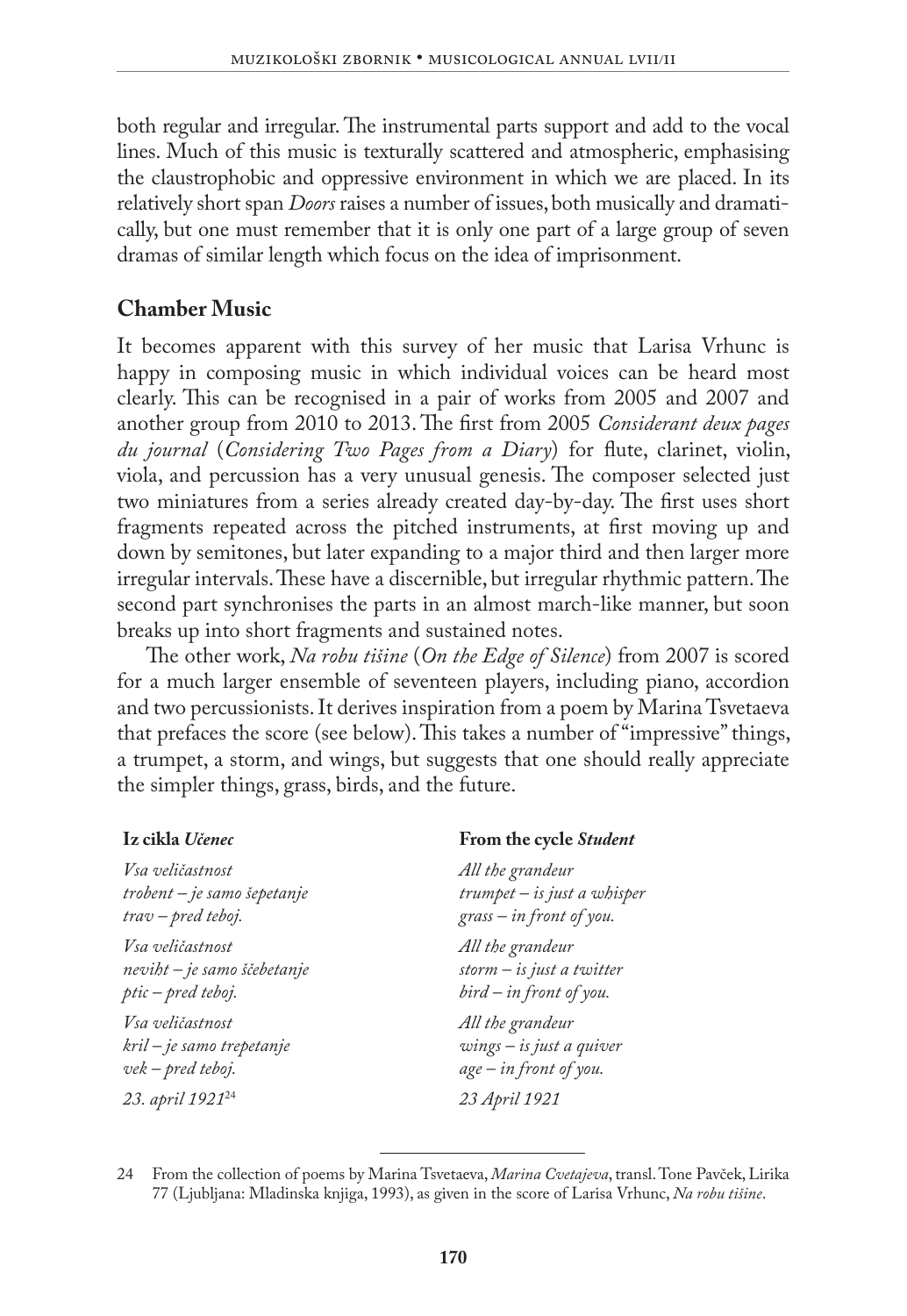Two important pieces in the music from the years 2010 to 2013 are a trio and a quartet: *Fabula* (2012) for clarinet, viola, and piano and *Hitrost razpadanja* (*The Rate of Decay*) of 2013 for two horns and two percussionists. The inspiration for *Fabula* came from a traditional source, Schumann's similarly scored *Märchenerzählungen* (*Fairy Tales*) Op. 132 of 1853. The original is in four distinct movements, while Vrhunc's work is laid out in a continuously performed fourteen minutes in six sections, which like in some of her earlier pieces each concentrate on specific parameters. Primož Trdan pinpoints these concisely:

[...] *the introductory stringing together of short arcs, separated by soft or calm bars; the second section is zealous, motoric; the third brings materials as fragments; the fourth unfolds over a kind of flexible pedal tone in the viola; the fifth is lively, with spiky virtuosity; while in the last section a pedal tone in the piano is calmly punctuated by the tiny noises, explosions and notes of the viola and clarinet*. 25

The connection with Schumann is very selective and transformed in a subtle manner, a long way from the metamorphosis of music by Haydn found in the composer's earlier orchestral *In nomine ...* of 1996, already discussed. The earlier work is totally different in that it quotes Haydn literally in sections separate from the transformations, while *Fabula* makes no such quotations.

The quartet *Hitrost razpadanja* does not draw its inspiration from the musical past, but rather from a literary source, a poem of the same name by Boris A. Novak (see below). Its scoring, two horns and two percussionists on a wide variety of instruments, has a completely modern feel. It is an incredible piece, on the one hand a virtuoso exercise for two horns and on the other the slow disintegration of the music. The processes in the piece are signalled by the words of the poem. The fast excited duo for the horns is gradually infiltrated by long notes, modified sounds then short bursts of the opening until the final decay.

<sup>25</sup> Trdan, accompanying notes, 16.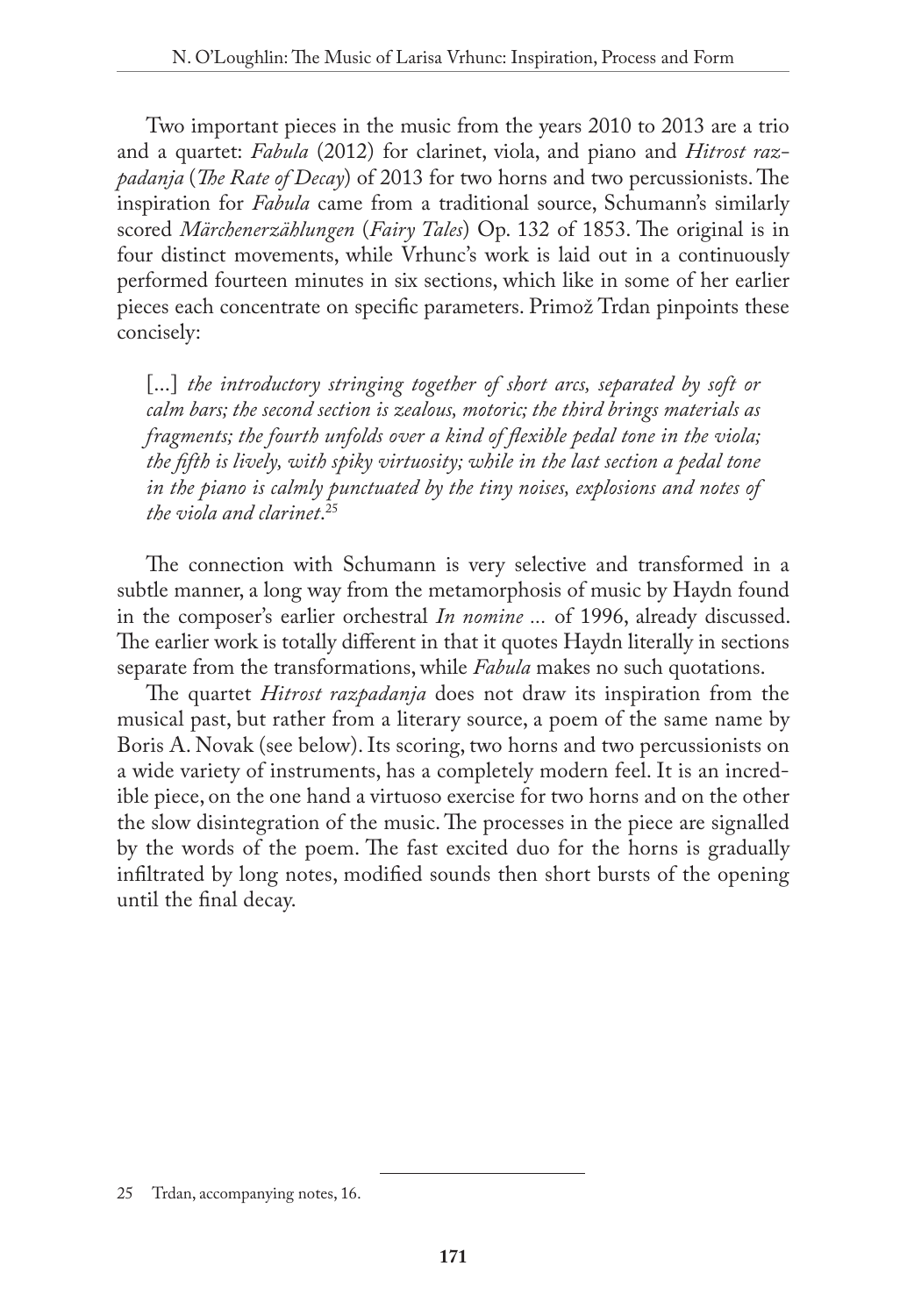*Hitrost razpadanja sveta je strašna. Hitrejša od razpadanja teles v prst, prsti v prah, prahu v dah. Hitrejša od razpadanja besed v glas, glasu v sled, sledu v led.*

*Hitrost razpadanja besed v glas. Hitrost razpadanja teles je čas. Hitrost razpadanja sveta sem jaz.*

#### **Hitrost razpadanja The Rate of Decay**

*The rate of decay of the world is terrible. Faster than the decay of the body in the soil, soil in the dust, dust in the breath. Faster than the decay of the word in the voice, voice in trace, trace in ice.*

*The rate of decay of words in a voice. The rate of decay of bodies is time. The rate of the decay of the world is me.*

Literary influence is also found in the chamber ensemble work *Med prsti zven podobe I* (*Sound Images Between Fingers I*). This is from a different part of the poem by Andrej Medved connected with *Med prsti zven podobe II* for orchestra which was discussed earlier. Both works are approximately the same length (eight and a half minutes). In both, the attention is focussed on sound images, but emphasised in *Med prsti zven podobe I* by the particular scoring, alto flute, bass clarinet, trombone, percussion, piano, viola and cello. Passages of indistinct and scattered sounds are interrupted at first by short bursts of *fortissimo* sounds whose crotchet beats are subdivided differently in each of the parts, creating some merging of sound, then a long, loud passage that develops the motifs and figurations (Example 1). The energy of this passage dissipates into the earlier textures with interruptions before the final burst.

*Grajska* (*A Castle Air*) of 2013 for large ensemble including voice dates from a six-week stay in a castle in Umbria in the company of various artists. The work is very atmospheric in its concentration on the evocative sonorities. The music features a strong contrast between the opening slow, irregularly repeated crotchet-minim low piano cluster  $(F, G \text{ and } A)$  and the much faster scattering of wide-interval short staccato motifs. These rhythmic patterns appear more strongly after a slowly moving section. These two types of material interact in the rest of the work.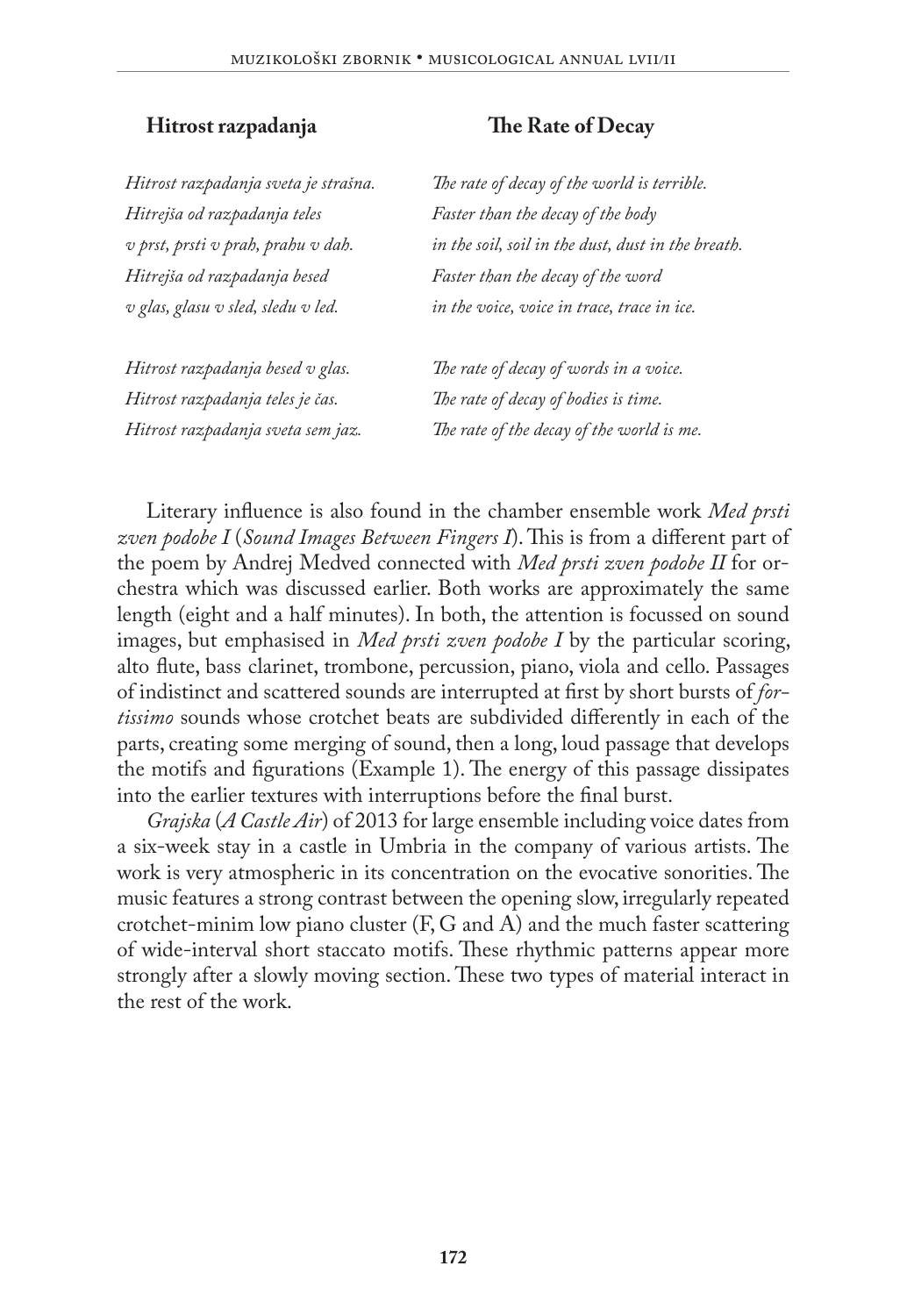

Example 1: *Med prsti zven podobe I*, bars 16–19.

This group of small-scale works continues to show the composer's vivid imagination in taking unusual ideas which are then transformed into satisfying forms. While *Considerant deux pages du journal* takes purely musical ideas which are manipulated or developed into something new, *Fabula* is a modern chamber piece drawing in elements from the Schumann work. In both of them there is a careful working out of the progress or unfolding of the music. This feature is also particularly evident in *Grajska*, which has an excellent pacing of the entries of the various musical materials. The new works which then follow from 2015 draw on this dramatic sense in a way that allows expansion of scale and at the same time a continued control of the formal processes, notable in *Za Nino* (*For Nina*), *Drobtine časa* (*Crumbs of Time*), *Kaj* (*What*), and above all, *Navpično* (*Vertical*).

# **Wider Dimensions**

*Navpično* of 2015 breaks new ground in Larisa Vrhunc's output, branching out in a number of ways, yet keeping faith with the experience of the previous chamber ensemble pieces. It prefaces a stream of varied new works, using several combinations to great effect. On the one hand we have the solo works, *Za Nino* for piano (2018) and *Pietà* for guitar (2019), and the duos *Mirno trajajoče stvari* (*Peaceful Things*) of 2016 for oboe and harp and *Kaj* of 2021 for oboe and saxophone. On the other hand there are the pieces for larger groups, *In če ne*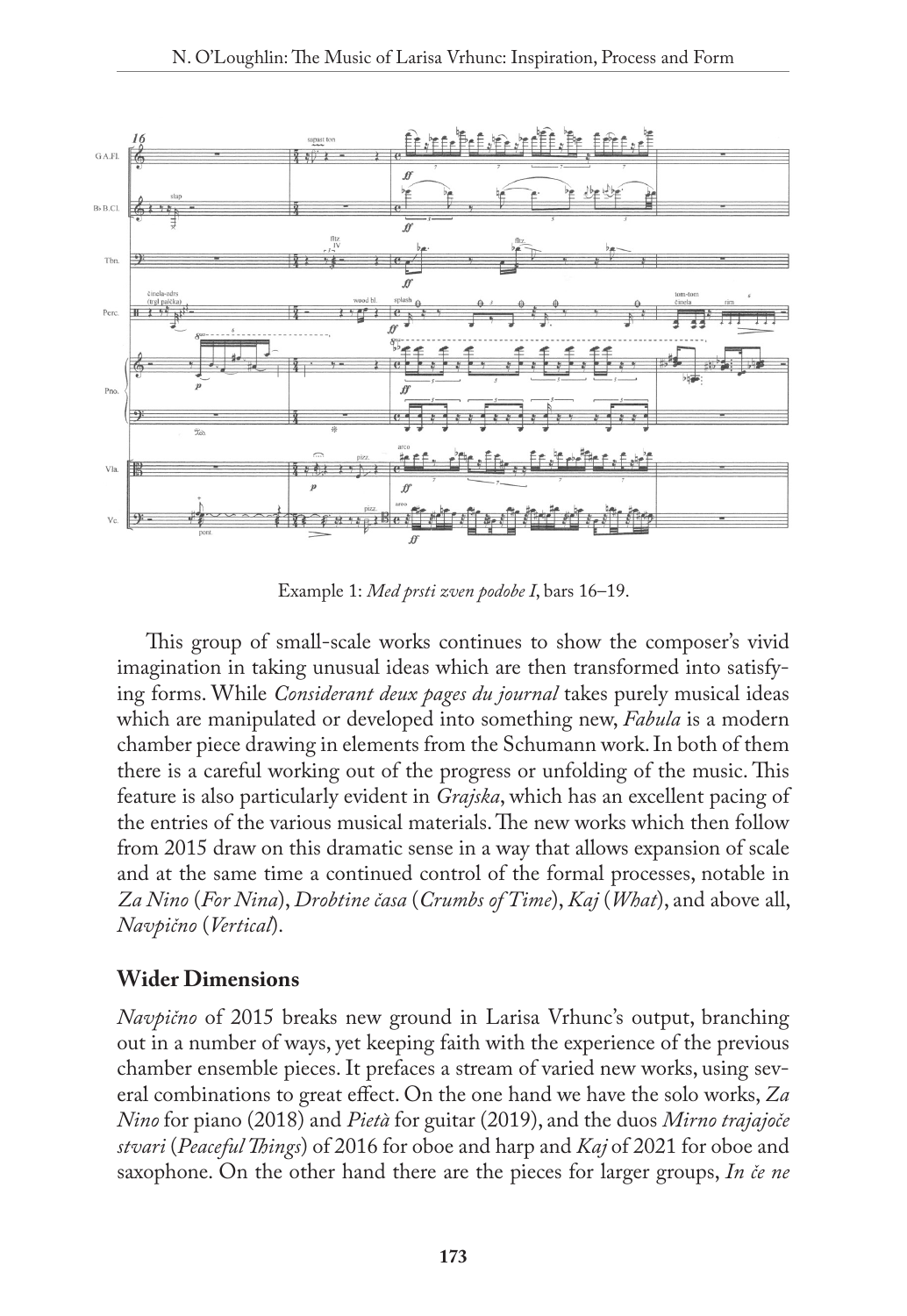(*And if Not*) of 2015 for ensemble, *Sledi* (*Traces*) of 2017 for wind quintet and *Drobtine časa* of 2020 for saxophone quartet, as well as two choral works, *Par koroških* (*A Pair of Carinthians*) from 2011 and *Nesmisel* (*Nonsense*) of 2018, and a work for puppet theatre, *Mizoginija* (*Misogyny*) from 2019.

The present study focuses on four compositions from this rich harvest: *Za Nino*, *Kaj*, *Drobtine časa* and *Vertical*. *Za Nino*26 for piano was specially composed for the very gifted pianist Nina Prešiček whose precise articulation of great rhythmic complexities helps to characterise and distinguish the distinctive musical material of the piece. Thus, this playing ability forms the inspiration of the work, which falls broadly into four sections featuring these "textures". The first consists of a rich chord full of seconds and thirds, played twice, first short then long, followed by eight bars of bars of disjointed melody full of grace notes often jumping in large leaps. This is repeated, but never literally, with the melody varying in length and the chords becoming increasingly merged with the melody. The next section takes the chords now in staccato jabs in an almost symphonic mix before dying away with fragments of the materials. The process involving extension, contraction and juxtaposition is brilliantly achieved.

The duality found in *Za Nino* is horizontal, focussing on successive materials, while in *Kaj* it has a clear vertical temporal dimension in the relationships between the two players. The composer gives her thoughts on the processes involved in the piece:

*In the piece* Kaj*, I deal with the flow of thought. When we can perceive, we usually find that it begins neutral, with self-observation, and at some point, thoughts are focused on a specific topic that is more clearly articulated. A mental investigation follows again and again with a leap to a particular thought that is drawn more clearly. And what is it already where the thoughts came from to this point? The musical idea is based on the sound of such a mental stream consisting of jumps between the more articulate states and those where we only stop and observe, the intertwining of these states and the final exhalation of all tensions, which are created in the process.*<sup>27</sup>

The work thus proceeds through a number of dialogues, at times almost frighteningly difficult for the two performers. Sometimes the point of departure of one player is followed with a careful and sympathetic response from the

<sup>26</sup> This was originally composed as a piece for solo piano and first performed by Nina Prešiček at a solo recital in the Mini teater, Ljubljana on 16 April 2018. It is this version which is discussed here. The composer later added an electronic layer for a second version, with the title *...stekleno nebo, svila...* [*...Glass Sky, Silk...*]*.*

<sup>27</sup> Larisa Vrhunc, "Kaj," in *Koncertni atelje Društva slovenskih skladateljev*, programme booklet, prep. Društvo slovenskih skladateljev and RTV Slovenija, RTV Slovenija: Studio 13, May 19, 2021.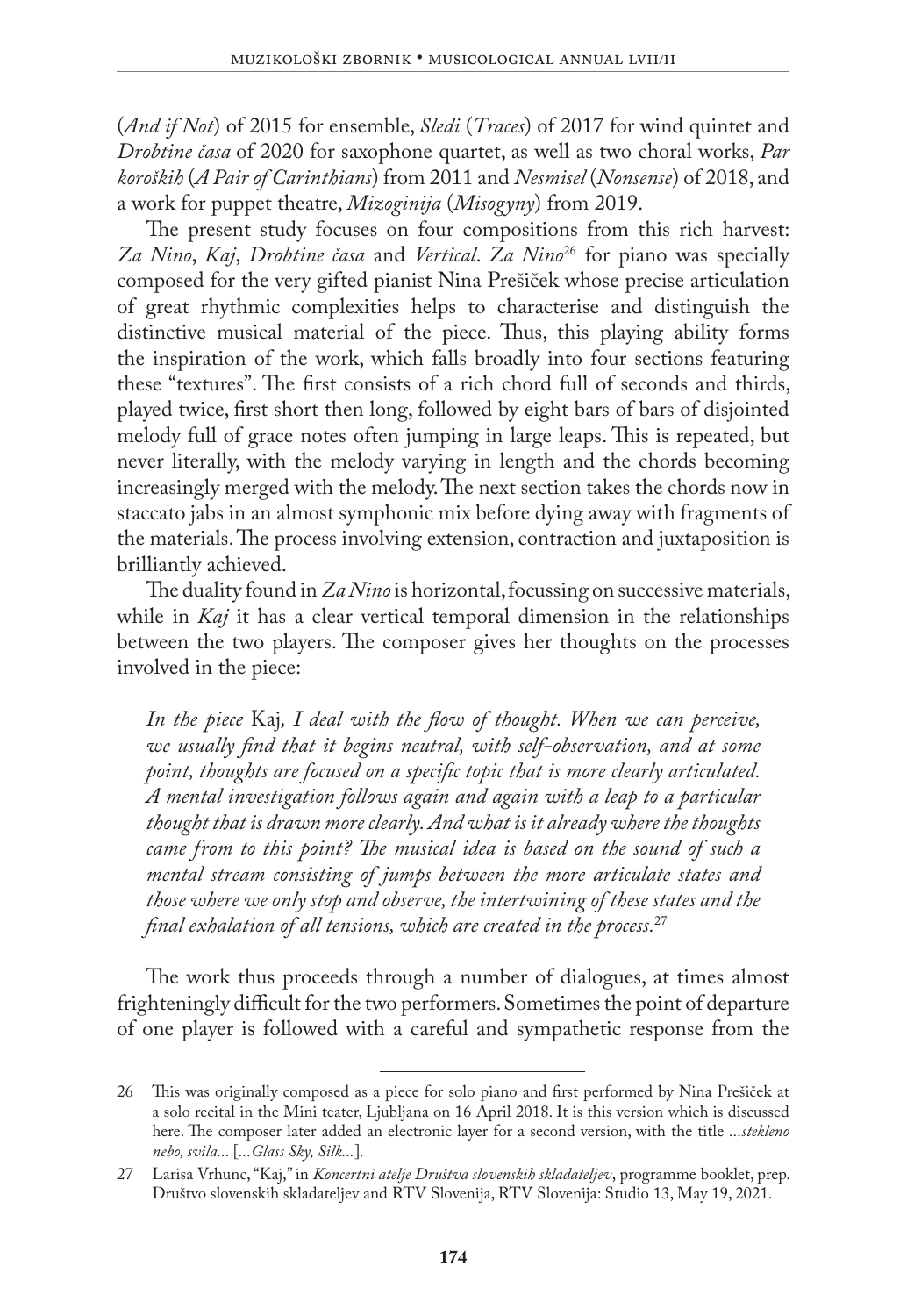other. In another a frantic outburst from the saxophone is met with a very cool and uninvolved reply from the oboe. After another attempt, this develops into a fruitful discussion. These interactions happen all through the piece until in the last stages a series of quiet multiple sounds from both instruments (thirds in the saxophone, fourths and fifths on the oboe) bring it to a conclusion, with a final joking comment from the oboe. The work is superbly conceived formally and contained within a mere ten minutes.

*Drobtine časa* for saxophone quartet explores the sound capabilities of the saxophones right to the limits of their techniques. Extra-musical inspiration on the one hand comes from *Ten Haiku* by Boris A. Novak, published under the title "Crumbs of Stars" in his work *Oblike duha: Zakladnica pesniških oblik*  (*Shapes of the Spirit: A Treasure of Poetic Forms*), reflecting ten mental states, and from Wassily Kandinsky's painting *Heavenly Blue* (1940), on which the colour seems to be more important than the abstract floating objects which Kandinsky painted on his blue sky. The work, lasting about eleven minutes, is almost all quiet and slow, with only a short outburst two-thirds of the way through. Long notes provide the starting point from which other players move upwards and downwards. Rhythmic motifs appear occasionally but the lasting impression is of a constantly evolving slow moving sound mass, which is only occasionally interrupted. As the composer says about the ten crumbs of the title which represent the haiku: "These ten "crumbs" touch on various mental states, momentary flashes arranged between morning and night."28

The core of *Navpično* is the contribution of the string quartet to which is added an optional "concerto grosso" group.<sup>29</sup> The optional players (called ripieno) precede the first appearance of the quartet, then follow the first section of chord/texture conflict and appear later after the "development". For the first part of the piece (until bar 67), the quartet plays the (not exactly) same chord many times, which is the "vertical" of the title (Example 2). The chord itself, constantly modified slightly each time it appears, cuts across silence or an indistinct or undefined texture. The chords are mostly played quietly, but the textures are always played at a low volume, while these two elements are constantly interacting with and contradicting each other. A short section breaks the synchronism of the chords before the music returns to the conflict between the chords in their original form and the undefined textures which are now constantly developing. These chords act as a strong unifying factor in the progress of the work, whose duration is some 25 minutes, much longer than many of the composer's earlier works.

<sup>28</sup> Larisa Vrhunc, "Drobtine časa," in *Ljubljana New Music Forum 2020: Telesna ura*, festival booklet, ed. Gregor Pompe (Ljubljana, 2020), 31–32, accessed March 17, 2021. [https://ljnmf.org/wp](https://ljnmf.org/wp-content/uploads/2020/12/NMF2020-Knjizica-8B.pdf)[content/uploads/2020/12/NMF2020-Knjizica-8B.pdf](https://ljnmf.org/wp-content/uploads/2020/12/NMF2020-Knjizica-8B.pdf).

<sup>29</sup> The addition of the ripieno group has the attraction of involving the other players in the performance, a bonus that helps the understanding of the music.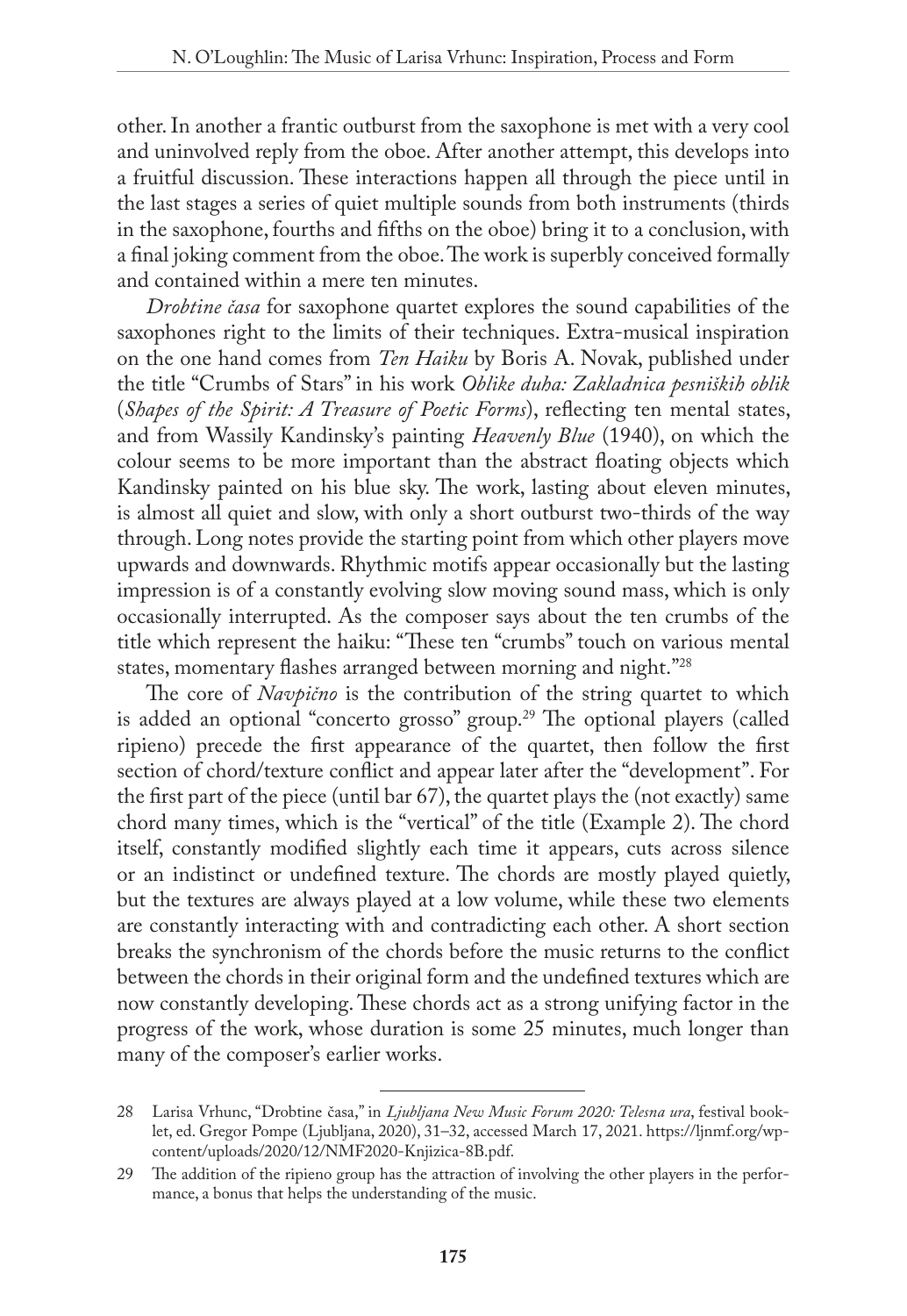

Example 2: *Navpično*, bars 12–22.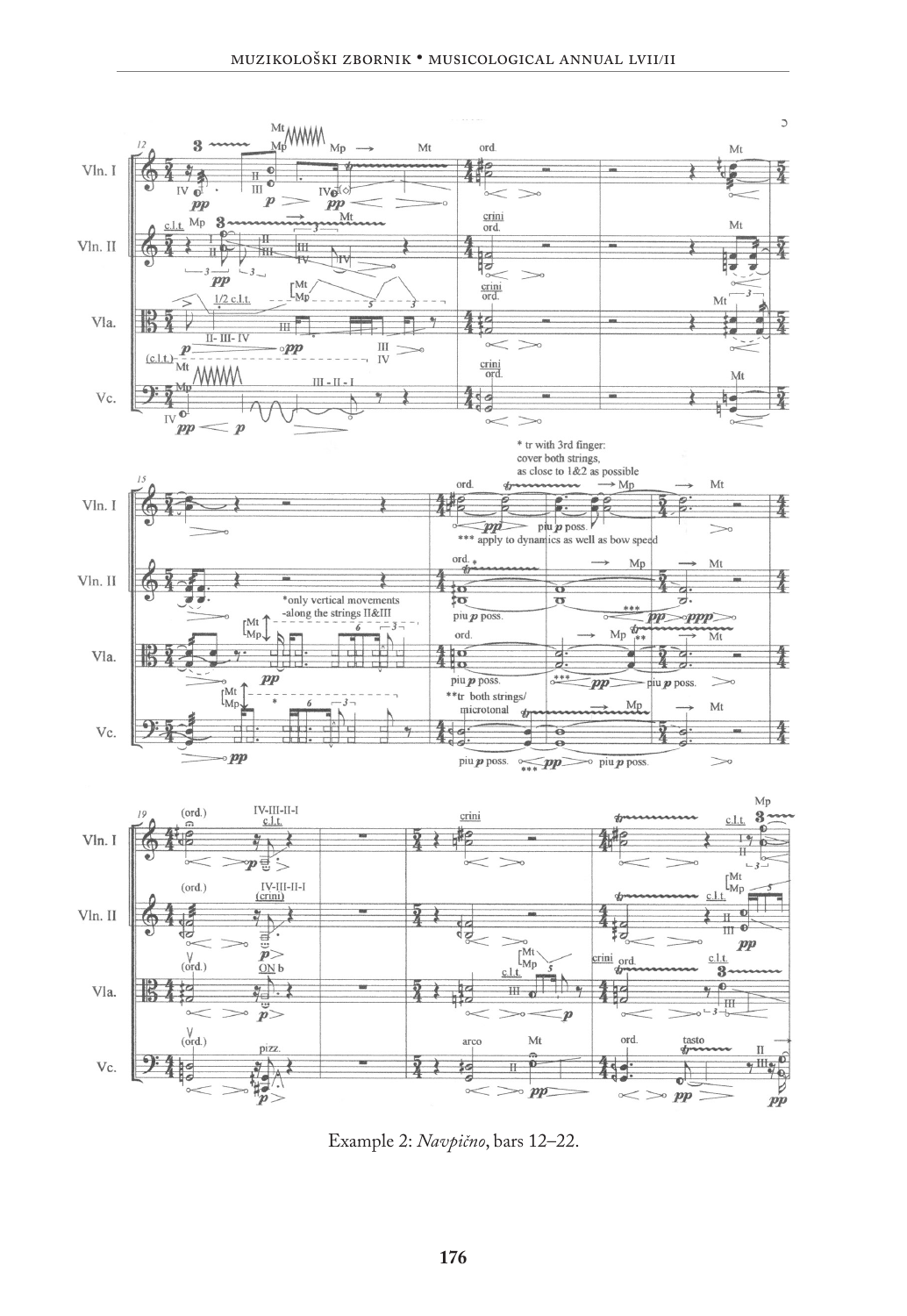# **The Perspective**

The inspiration that has stimulated Larisa Vrhunc in her music has been very varied. The sources are vivid and have been clearly presented by the composer. They are relatively straightforward to explain, but they conceal the mystery of creation, particularly if the inspiration is transferred from one medium to another. One can note those numerous works whose ideas derive from literary sources, such as the two *Med prsti zven podobe* pieces, *Satelitov trop nam zvezde kraj oznani – čas hiti*, *Where the Moonbeam Fell*, *Hitrost razpadanja* and *Drobtine časa*. The literary, linguistic, and narrative points are clear. The transformation is something that happens in some part quite consciously and deliberately, but in other respects it is completely unconscious and instinctive. Works with visual influences draw in a well studied range of connections and transformations from artists such as Wassily Kandinsky and Paul Klee, in works like *Hologram* and in some important ways *Drobtine časa*. Some of Vrhunc's music can be said to derive in fairly direct ways from other composers' music, for example in *Dve ljudski temi*, *À Kogoj*, *In nomine...* and *Fabula*. *Gratis 0–6* also arose from a response, perhaps indirectly, from the music of another composer, Brian Ferneyhough. In the same way with spectral music, the ideas of Tristan Murail, Gérard Grisey and others were absorbed by Vrhunc gradually almost without knowing, but her music never became like theirs or adopted copies of their composing methods. She took only what she needed for her music. We can see that the stimulus to create *Za Nino* was the dedicatee's brilliant piano technique. The important point is that while these various influences or inspirations stimulated her creativity, the musical materials that resulted from them could then be worked into convincing, organised forms by the traditional combination of insight and hard work, both of which Vrhunc has in good measure. The finished results are remarkable for their formal clarity.

# **Bibliography**

- Anderson, Julian. "A Provisional History of Spectral Music." *Contemporary Music Review* 19, no. 2 (2000): 7–22.
- Anderson, Julian. "Spectral Music." In *The New Grove Dictionary of Music and Musicians*, edited by Stanley Sadie and John Tyrrell, vol. 24: 166–167. London: Macmillan, 2001.
- Anderson, Julian and Christopher Dingle. *Julian Anderson: Dialogues on Listening, Composing and Culture*. Woodbridge: Boydell, 2020.
- Brickey, Russell. "The Trouble With Fairyland: Two Versions of Poe's Sarcastic Sublime." *The Edgar Allan Poe Review* 13, no. 1 (2012): 18–40.
- Cornicello, Anthony. *French Spectral Music: An Introduction to the Techniques and Processes*. Saarbrücken: Lambert, 2016.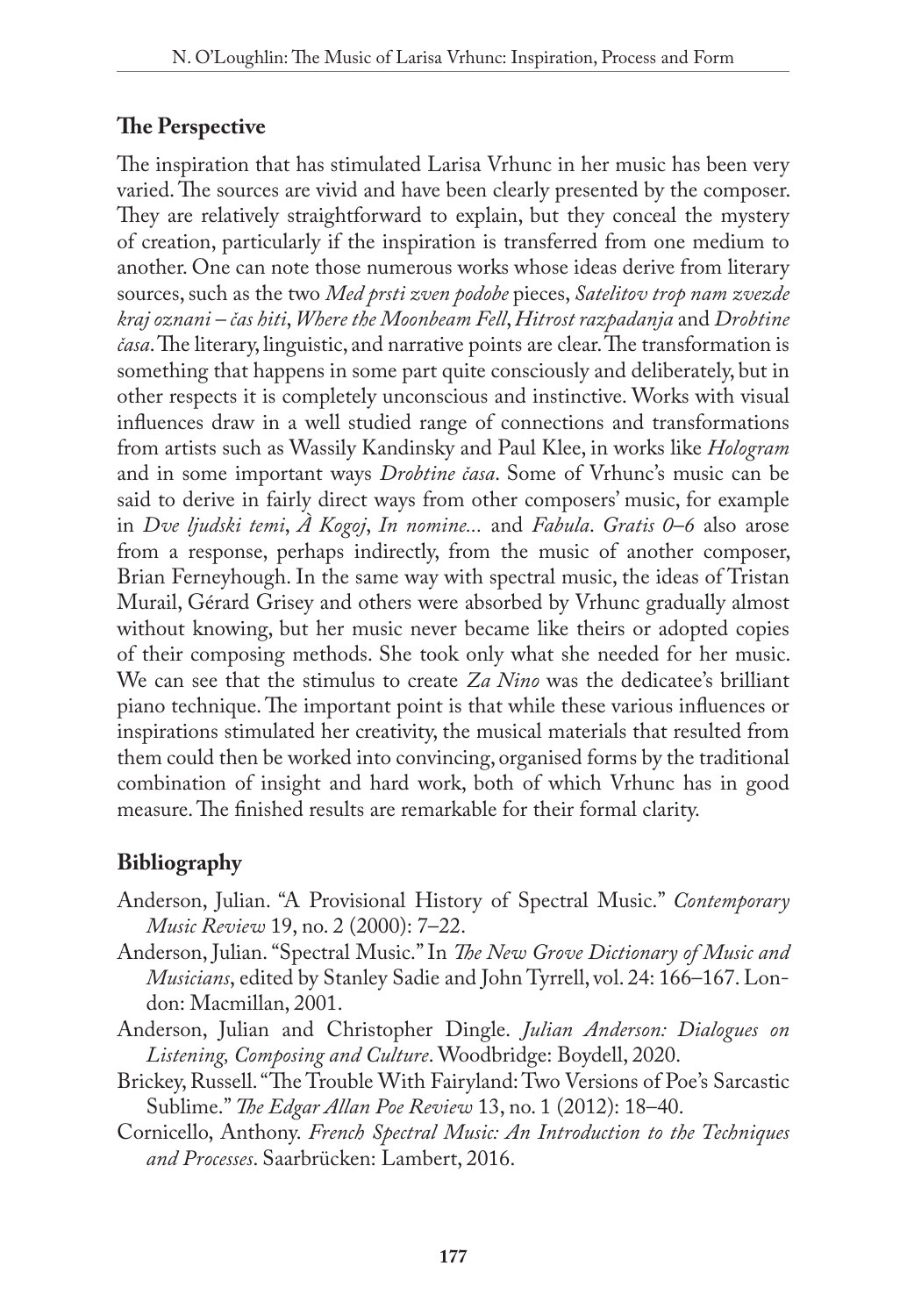- Fineberg, Joshua. "Spectral Music." *Contemporary Music Review* 19, no. 2  $(2000): 1-5.$
- Fitch, Lois. *Brian Ferneyhough*. Bristol: Intellect, 2013.
- Harvey, Jonathan. "Spectralism." *Contemporary Music Review* 19, no. 3 (2000): 7–22.
- Klemenčič, Ivan. *Kompozicijski stavek v klavirskih skladbah Marija Kogoja*. Ljubljana: Slovenska akademija znanosti in umetnosti, 1976.
- Klemenčič, Ivan. "Melodika v klavirskih skladbah Marija Kogoja." ["Melodics in the Piano Compositions of Marij Kogoj."] *Muzikološki zbornik* 9 (1973): 68–86.
- Metzer, David. "Luciano Berio's 'Rendering' and John Cage's 'Europera 5'." *Journal of the Royal Musical Association* 125, no. 1 (2000): 93–114.
- Moscovich, Viviana. "French Spectral Music: An Introduction." *Tempo, New Series*, no. 200 (1997): 21–27.
- O'Loughlin, Niall. "Slovene Music in the later 20th and early 21st Centuries: An External Perspective." *Muzikološki zbornik* 45, no. 1 (2009): 5–16. [https://doi.org/10.4312/mz.45.1.5-16.](https://doi.org/10.4312/mz.45.1.5-16)
- O'Loughlin, Niall. "Slovenian Crosscurrents with Folk Music." In *[Ljudska in](http://cobiss4.izum.si/scripts/cobiss?ukaz=DISP&id=1725156149602950&rec=-16428544&sid=1&fmt=11)  [umetna glasba v 20. stoletju v Evropi / Volks- und Kunstmusik im 20. Jahrhundert](http://cobiss4.izum.si/scripts/cobiss?ukaz=DISP&id=1725156149602950&rec=-16428544&sid=1&fmt=11)  in Europa*, edited by Primož Kuret, 80*–*[86. Ljubljana: Festival, 1990.](http://cobiss4.izum.si/scripts/cobiss?ukaz=DISP&id=1725156149602950&rec=-16428544&sid=1&fmt=11)
- O'Loughlin, Niall. "The Recent Development of the Slovene Avant-Garde." *Slovenski glasbeni dnevi – 30 let Glasbe / Slovenian Music Days – 30 Years of Music*, edited by Primož Kuret, 77*–*91. Ljubljana: Festival, 2016.
- Sparks, Edgar H. *Cantus Firmus in Mass and Motet*. Berkeley and Los Angeles: University of California Press, 1963.
- Stefanija, Leon. *O glasbeno novem*. Ljubljana: Študentska založba, 2001.
- Trdan, Primož. Accompanying notes to *Na robu tišine / On the Edge of Silence*, Larisa Vrhunc. Edicije DSS 2016107, CD, 2016.
- Trio Pro musica nova. *Zvočni pogovor v troje / Sonic Conversation a tre*. Edicije DSS 200445, CD, 2004.
- Vrhunc, Larisa. "Drobtine časa." In *Ljubljana New Music Forum 2020: Telesna ura*, festival booklet, edited by Gregor Pompe, 31–32. Ljubljana, 2020. Accessed March 17, 2021. [https://ljnmf.org/wp-content/uploads/2020/12/](https://ljnmf.org/wp-content/uploads/2020/12/NMF2020-Knjizica-8B.pdf) [NMF2020-Knjizica-8B.pdf](https://ljnmf.org/wp-content/uploads/2020/12/NMF2020-Knjizica-8B.pdf).
- Vrhunc, Larisa. *Hologram*. Edicije DSS 1584. Ljubljana: Društvo slovenskih skladateljev, 2001.
- Vrhunc*,* Larisa. *Na robu tišine / On the Edge of Silence*. Edicije DSS 2016107. Ljubljana: Društvo slovenskih skladateljev, 2016.
- Vrhunc, Larisa. "Nekaj misli o prenosu spektralnih idej v slovenski glasbeni proctor." ["The Reception of Spectral Music within the Slovenian Cultural Space."] *De musica disserenda* 14, no. 1 (2018): 7–21. https://doi. org/10.3986/dmd12.2.01.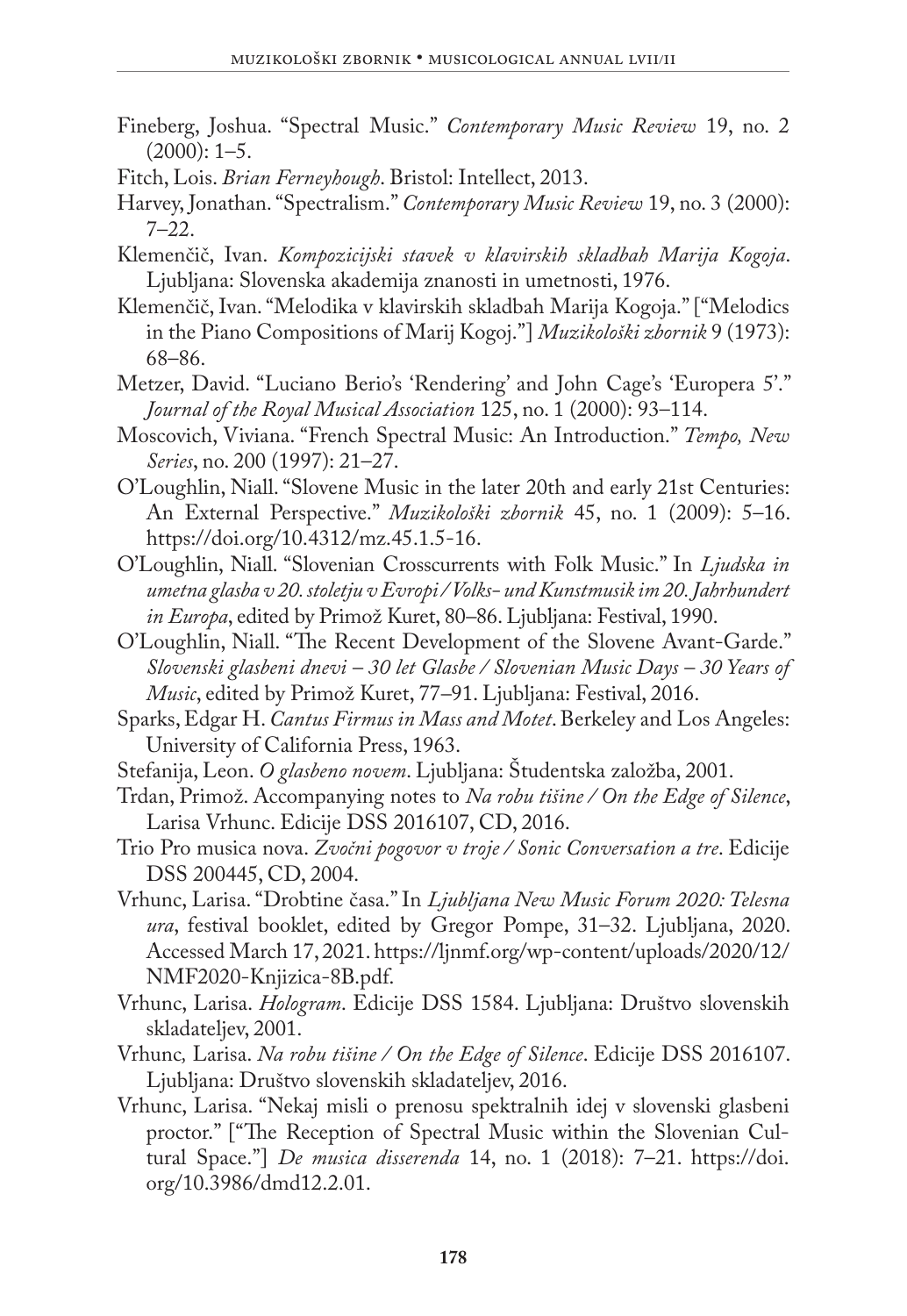- Vrhunc, Larisa. "Kaj." In *Koncertni atelje Društva slovenskih skladateljev*, programm booklet, prepared by Društvo slovenskih skladateljev and RTV Slovenija. RTV Slovenija: Studio 13. May 19, 2021.
- Vrhunc, Larisa. *Open Rite*, Larisa Vrhunc. Edicije ZKP RTV Slovenija 106200, CD, 2000.
- Vrhunc, Larisa. "Spectral Aspects in Neville Hall's Compositional Thinking." In *Music and its Referential Systems*, edited by Matjaž Barbo and Thomas Hochradner, 217–234. Wien: Hollitzer, 2012.
- Vrhunc, Larisa. *Vplivi spektralne glasbe na slovensko kompozicijsko ustvarjalnost zadnjih desetletij*. [*Spectral Music Influences on Slovene Compositional Creativity of the Last Decades*.] Ljubljana: Znanstvena založba Filozofske fakultete, 2018. [https://doi.org/10.4312/9789610600596.](https://doi.org/10.4312/9789610600596)
- Zlobec, Marijan. "En libreto, sedem skladateljev in sedem režiserjev: pogovor z Lariso Vrhunc." ["One Libretto, Seven Composers and Seven Producers: Conversation with Larisa Vrhunc."] *Delo* 47, no. 257. November 7, 2005.